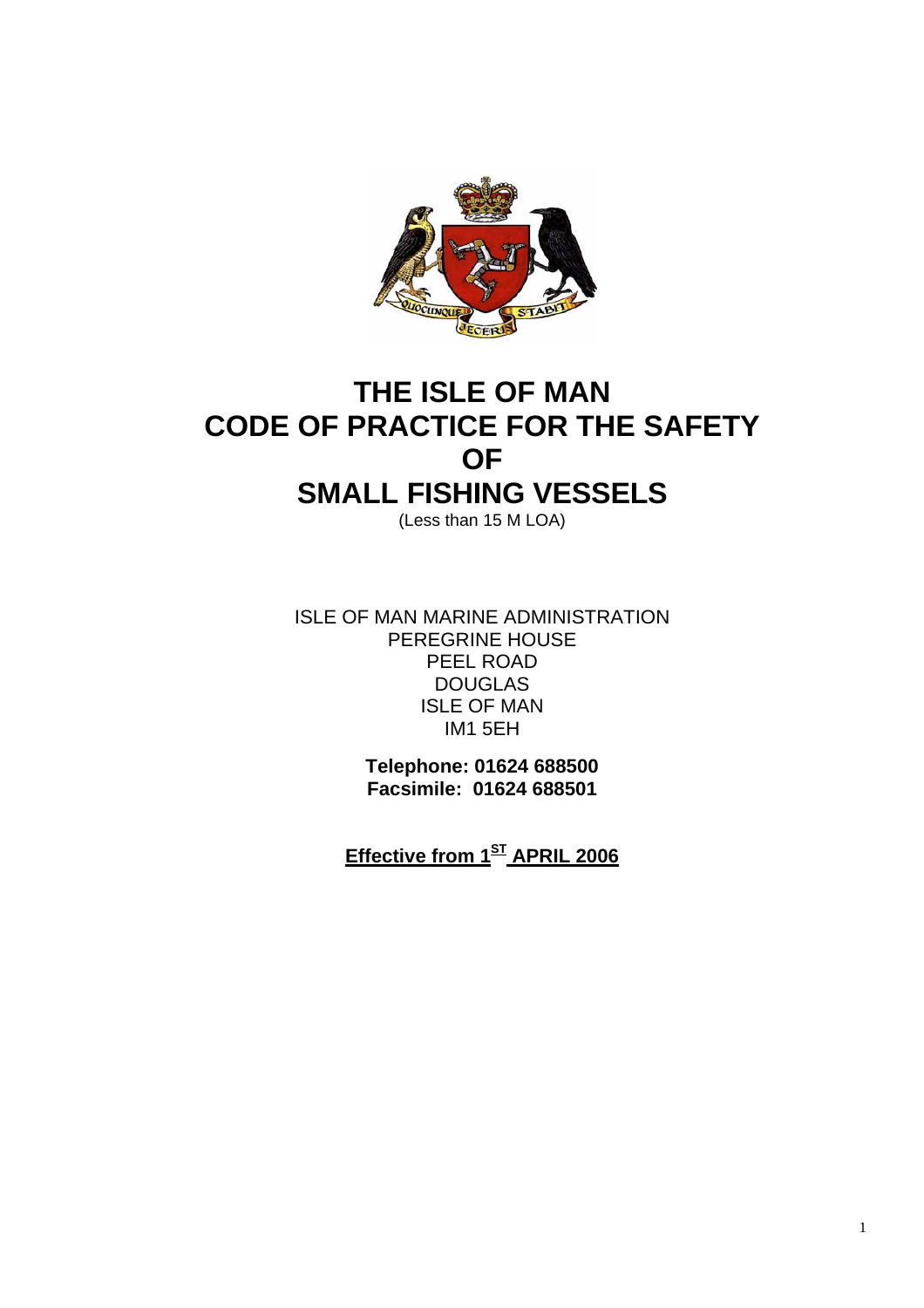# **1. Foreword**

The aim of this Code of Practice is to improve safety in the under 15 metres length overall (LOA) sector of the fishing industry and to raise the safety awareness of all those involved with the construction, operation and maintenance of fishing vessels with a length of less than 15 metres LOA.

# **2. Development**

The Code was developed by the UK's Maritime and Coastguard Agency who have kindly permitted and assisted the Marine Administration in adopting and applying the Code for the Isle of Man.

This document is the UK Code modified to take account of local circumstances and is called the "Isle of Man code of Practice for the Safety of Small Fishing Vessels". Any references to the "Code" in this document are references to the Isle of Man Code.

The Isle of Man Marine Administration would like to thank the MCA, Seafish, the Manx Fish Producers Organisation and those fishermen and persons from the Industry who have greatly contributed to the process of adopting the Code for the Isle of Man.

# **3. Application of the Code**

This Code applies to Manx fishing vessels under 15 metres length overall (LOA) and replaces the requirements of the Fishing Vessels (Safety Provisions) Rules 1975 and the Fishing Vessel (Life Saving Appliance) Regulations 1988 as they are applied to the Isle of Man.

# **4. Summary**

To be Compliant with the Code a vessel owner must:

Ensure the vessel complies with the checklist of requirements as is appropriate to the length and construction of the vessel (Annex  $1 - 6$ );

Complete or arrange completion of, an assessment of the health and safety risks arising in the normal course of work activities or duties on the vessel; and

Present the vessel for inspection either voluntarily or as requested by the Marine Administration at intervals not exceeding 5 years and to the Harbours Division between 24 months and 36 months from date of first or most recent 5 year inspection.

# **5. Interpretation**

"Length overall" or "LOA" means the distance between the foreside of the foremost fixed permanent structure and the aftside of the aftermost fixed permanent structure; and "fixed permanent structure" -

- (a) includes any portion of the hull which is capable of being detached, but which is fixed in place during the normal operation of the vessel,
- (b) does not include functional arrangements such as safety rails, bowsprits, pulpits, stemhead fittings, rudders, steering gear, outdrives, outboard motors, propulsion machinery, driving platforms, rubbing strips and fenders, other than where such functional arrangements are designed to replace any part of the hull that has been removed.

"Manx Fishing Vessel" means a fishing vessel registered in the Island under Part III of the Merchant Shipping Registration Act 1991.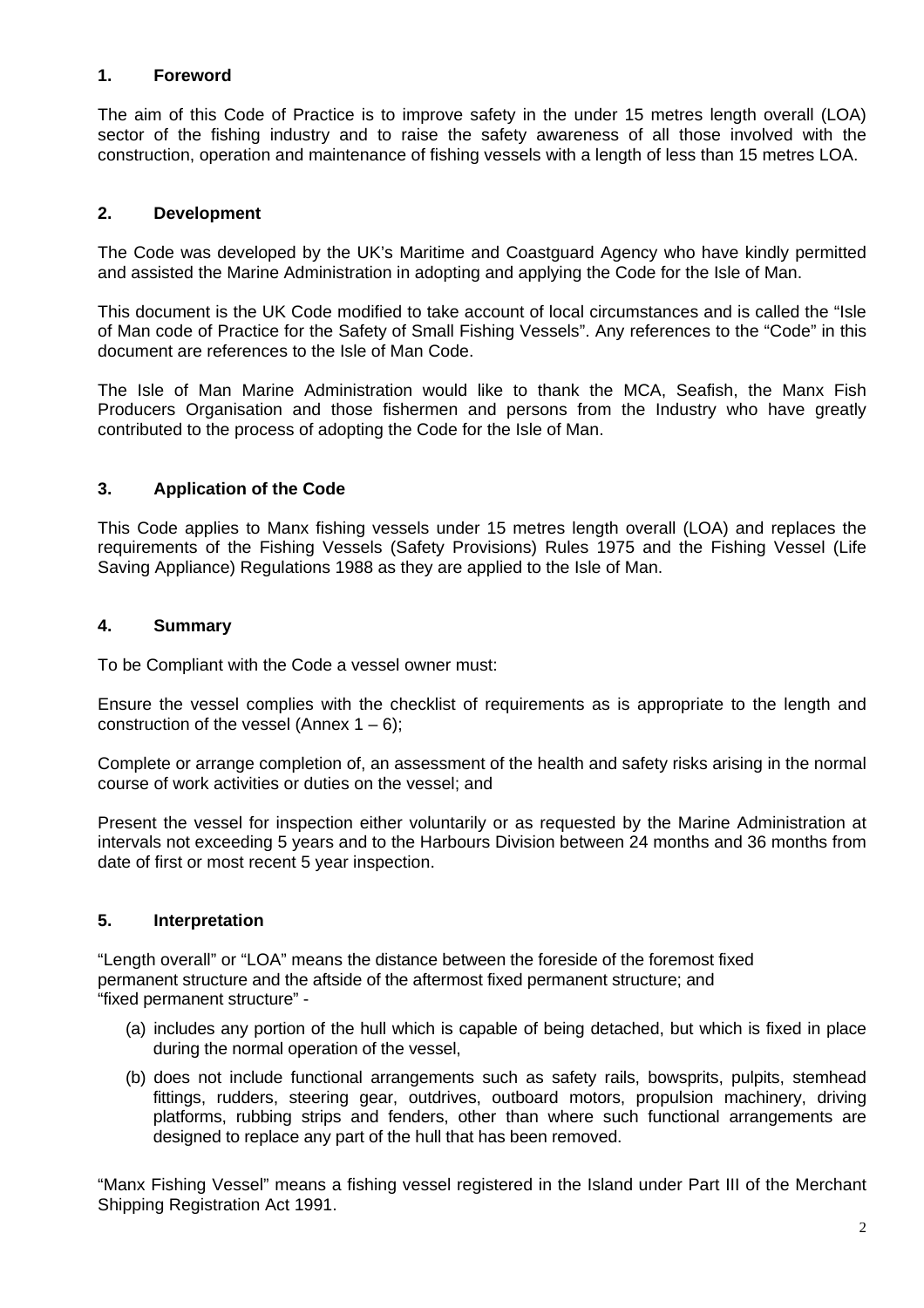# **6. Responsibility of Owner and Skipper**

It is the responsibility of both the vessel owner and the skipper to ensure that the vessel is operated in accordance with the Code at all times.

# **7. Mandatory Training Courses**

All crew working on a Manx registered fishing vessel are required to ensure that they have completed any mandatory training courses specified by the Marine Administration.

# **8. Equipment**

Vessels shall be equipped in accordance with the requirements set out in Annexes 1 to 6 of this Code as apply to the length and construction of the vessel.

# **9. Risk Assessments**

A vessel owner must complete, or arrange completion of, an assessment of the health and safety risks arising in the normal course of work activities or duties on the vessel. Employers are required to make a suitable and sufficient assessment of the risks to the health and safety of workers arising in the normal course of their activities or duties.

A risk assessment is intended to be a careful examination of what, in the nature of operations could cause harm, so that decisions can be made as to whether enough precautions have been taken or whether more should be done.

The assessment should first identify the hazards that are present and then establish whether a hazard is significant and whether it is already covered by the satisfactory precautions to control the risk, including consideration of the likelihood of the failure of those precautions that are in place.

It is not a requirement that a risk assessment be written, nevertheless the Marine Administration strongly recommends that such assessments be written. An example of a suitable standard of written risk assessment is included in the Fishing Vessel Safety Folder developed by Seafish and available free of charge from the Marine Administration, which also provides pro-forma guidance on fishing vessel risk assessment, both generally and in relation to particular modes of fishing.

# **10. Inspections**

# Renewal Inspections:

l

Vessels shall be presented for inspection either voluntarily or as requested by the Marine Administration at intervals not exceeding five years. On satisfactory completion of the inspection a Small Fishing Vessel Certificate<sup>1</sup> (Annex 7) will be issued. Inspections can be arranged by calling the Marine Administration on 688500. No fee will be charged for the inspection or issue of Certificate. If deficiencies are found which necessitate follow-up visits, fees may be charged to the owner in accordance with the Marine Administration fee regulations applicable at the time of the follow-up visit.

In addition, for vessels between 12m (L) and under 15 m (LOA) stability information is required to be verified at renewal inspections as provided for by Annex 8.

<sup>&</sup>lt;sup>1</sup> Certificate may be in the format shown in the example at Annex 7 or as may be specified by the Marine Administration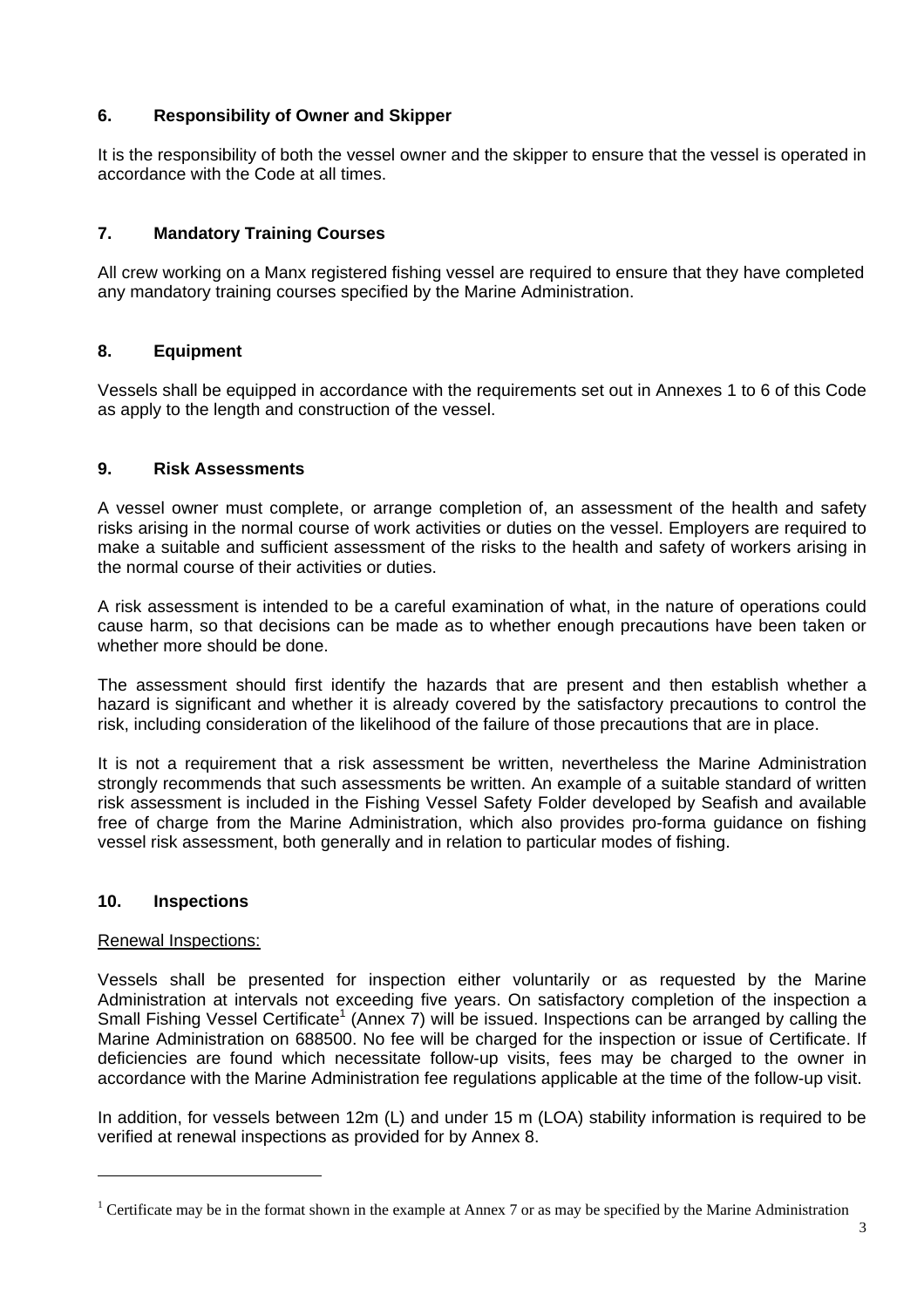# Intermediate Inspections:

Vessels shall be presented for inspection either voluntarily or as requested by the Harbours Division of the Department of Transport between 24 months and 36 months from the date of issue of the first or most recent 5 year Inspection. The Harbours Division of the Department of Transport is acting as a delegated authority of the Marine Administration for the purposes of this Inspection.

The Intermediate Inspection shall verify that:

- Safety equipment carried on board the vessel has been suitably maintained;
- Safety and other specified equipment continues to comply with the checklist appropriate to the length and construction of the vessel; and
- The health and safety risk assessment remains appropriate to the vessel's fishing method and operation. If there has been a change of fishing method or of operational practice, the assessment must be revised accordingly.

On completion of these checks, the inspector shall endorse the Small Fishing Vessel Certificate (Annex 7) confirming that the vessel complies with the Code. For vessels of 10m and over LOA the Small Fishing Vessel Certificate should be kept on board. For vessels of less than 10 metres in length there is no requirement to retain the certificate on board although it must be made available upon request to either the Marine Administration or Harbours Division. Please remember that any vessel going to a port outside of the Isle of Man should carry on board their Small Fishing Vessel Certificate as they are liable to inspection by other port authorities.

# Other Inspections:

A vessel may be inspected by the Marine Administration or Harbours Division or other delegated authority at any time to check compliance with Code requirements.

# **11. Modifications and Repairs**

Modifications or alterations to the vessel's structure and/or the removal or repositioning of any equipment as detailed in the Record of Particulars and Equipments, changes in the vessel's mode of fishing and/or its gear to other than those habitually employed, and the fitting of additional equipment should be investigated prior to making any changes, to ensure that the vessel will continue to comply with the required stability criteria. In addition, such modifications or alterations should only be carried out after the skipper or owner has notified the Marine Administration in writing and obtained their approval. No charge shall be made by the Marine Administration for undertaking any work in relation to this or for providing any approval in accordance with this section.

Modifications or alterations made to a vessel without informing and obtaining approval from the Marine Administration shall have the effect of making the vessel non-Code compliant. A vessel shall then be subject to a full inspection by the Marine Administration to determine whether or not the vessel remains Code compliant and in a safe condition to go to sea.

Where an inspection is required by the Marine Administration as a result of unauthorized modifications fees may be charged to the owner in accordance with the Marine Administrations fee regulations applicable at the time.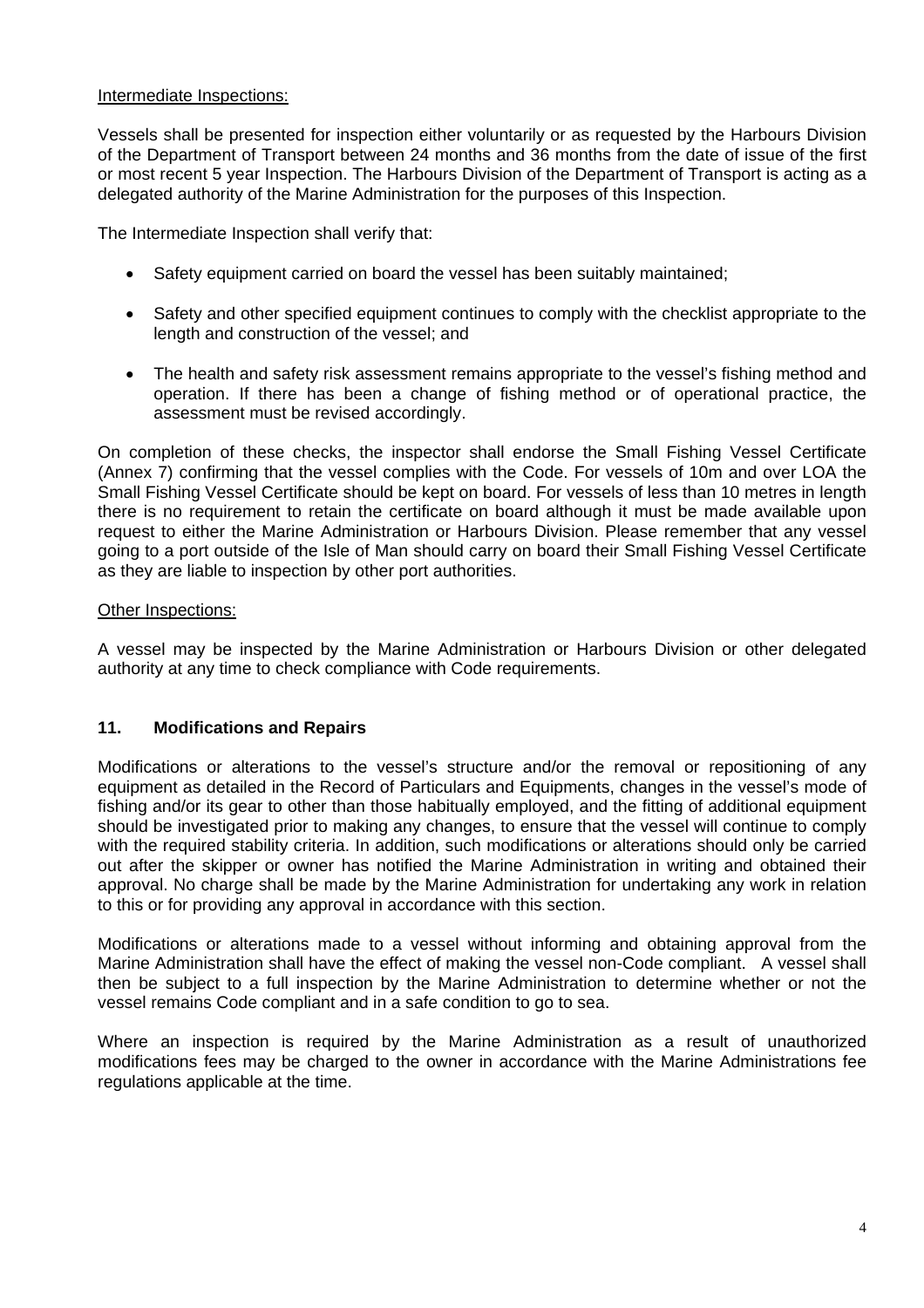# **12. Additional Requirements for new fishing vessels**

New fishing vessels, with a length of less than 15 metres LOA (defined as those for which a keel was laid or construction of lay-up was started after 1<sup>st</sup> April 2006) must comply with the construction and outfit standards issued by Seafish, or an equivalent standard recognized by the Marine Administration. The standards used shall be those applicable at the time of construction. Table 1 below list the Certification required.

Table 1 Build Certification Required.

| <b>Vessel Length</b>                             | Hull<br><b>Construction</b><br><b>Certificate</b> | <b>Outfit</b><br><b>Compliance</b><br><b>Certificate</b> | <b>Safety Checklist</b><br><b>Annex 1 - 6</b> | <b>Stability</b><br><b>Information</b> |
|--------------------------------------------------|---------------------------------------------------|----------------------------------------------------------|-----------------------------------------------|----------------------------------------|
| Under 7m LOA                                     | Yes                                               | Not Required                                             | Yes                                           | <b>Not Required</b>                    |
| 7m LOA to less than<br>15m LOA                   | Yes                                               | Yes                                                      | Yes                                           | Not Required                           |
| 12m Registered<br>length to less than<br>15m LOA |                                                   |                                                          | $\,$                                          | Yes                                    |

# **13. First Registration**

All vessels will be inspected by the Marine Administration prior to registry. On satisfactory completion of an inspection, a Small Vessel Certificate<sup>2</sup> (Annex 7) shall be issued confirming that the vessel complies with the Code.

On first registration of a new fishing vessel (defined as those for which the keel was laid or construction or lay-up was started after  $1<sup>st</sup>$  April 2006) the owner shall also supply the required hull construction and outfit certificates to the Marine Administration.

# **14. Change of Ownership**

Risk Assessments of the vessel are particular to each employer. When a vessel is sold, the new owner must complete, or arrange the completion of, a new risk assessment.

# **15. Penalties**

l

A vessel that is found, in the course of inspection, not to have been equipped, the safety equipment properly maintained and assessed in accordance with the Code, or is in an unsafe condition to proceed to sea, may be liable to detention by officer from the Marine Administration. An owner whose vessel fails to comply with the Code or who makes a false declaration may be liable to prosecution. A skipper who fails to operate the vessel in accordance with the Code may also be liable to prosecution.

# **16. Appeal Procedures**

If an owner is dissatisfied with an inspection then this should in the first instance be discussed with the person who carried out the inspection.

If agreement cannot be reached with the person who carried out the inspection the owner may refer the matter to the Principal Marine Surveyor (Fishing Vessels) at the Marine Administration.

<sup>&</sup>lt;sup>2</sup> Certificate may be in the format shown in the example at Annex 7 or as may be specified by the Marine Administration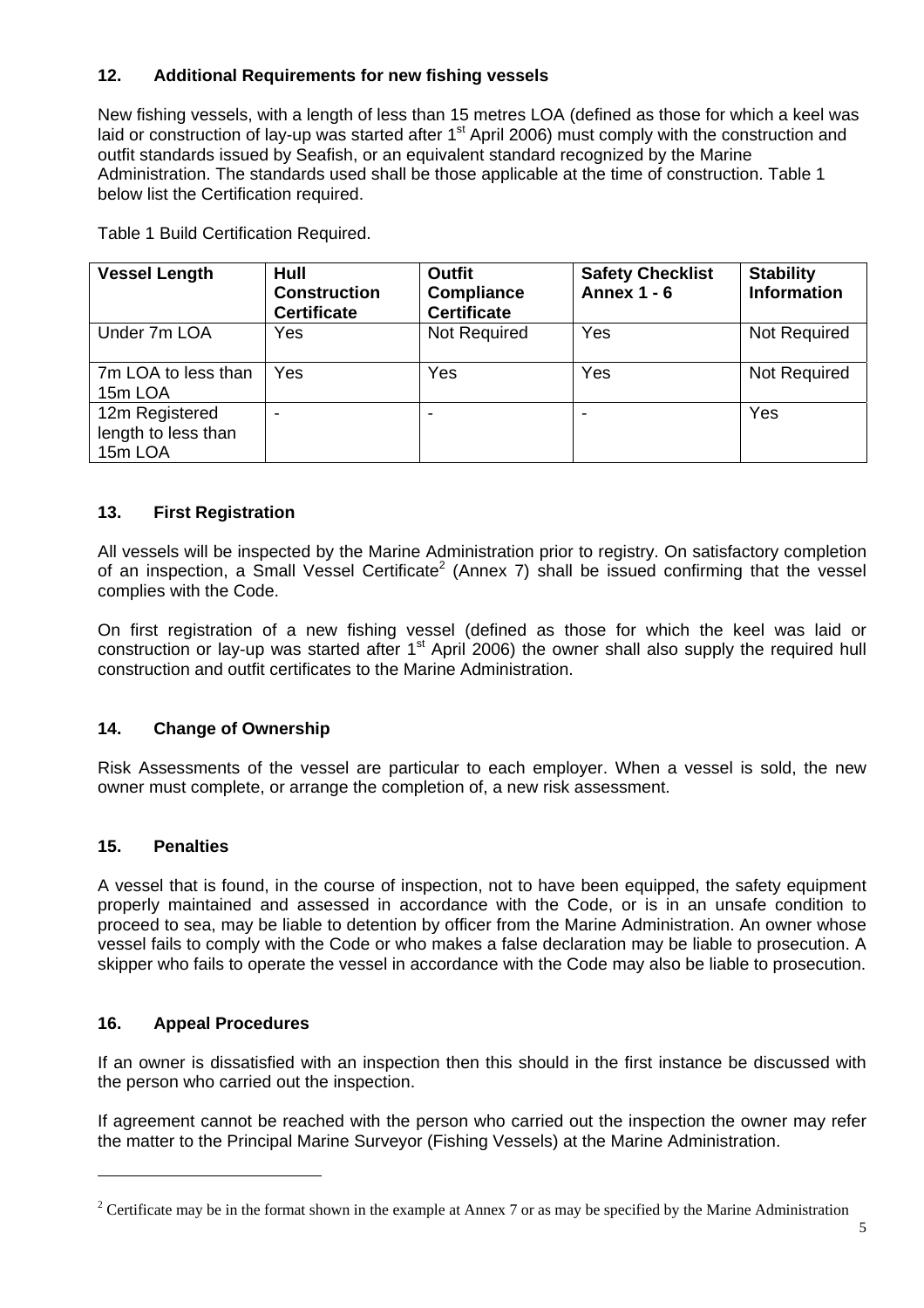If the owner remains unsatisfied, a complaint in writing, including any previous correspondence regarding the complaint should be made to the Director of the Marine Administration.

If an owner is still not content with the way in which the complaint has been handled by the Marine Administration, a request may be made for it to be referred to an adjudicator who is independent of the Marine Administration.

# **17. Transitional Arrangements**

The Code will come into effect **1st April 2006.** 

It is the responsibility of the owner of any fishing vessel to which this Code applies to contact the Marine Administration in good time before the 1<sup>st</sup> April 2006 to arrange for an inspection against the requirements of the Code.

Please note that existing arrangements for pyrotechnics as set out in the 1975 rules shall continue to be acceptable after the 1<sup>st</sup> April 2006 until they expire on the condition a buoyant smoke float is provided as of the 1<sup>st</sup> April 2006. Replacement of the pyrotechnics after 1 April 2006 shall be in accordance with the requirements of this Code.

# **18. Further Information**

Further guidance on this Code is found at Annex 8 to this document - Guidance for Surveyors, Inspectors and Fishermen and Annex 9 - Anchors and Cables.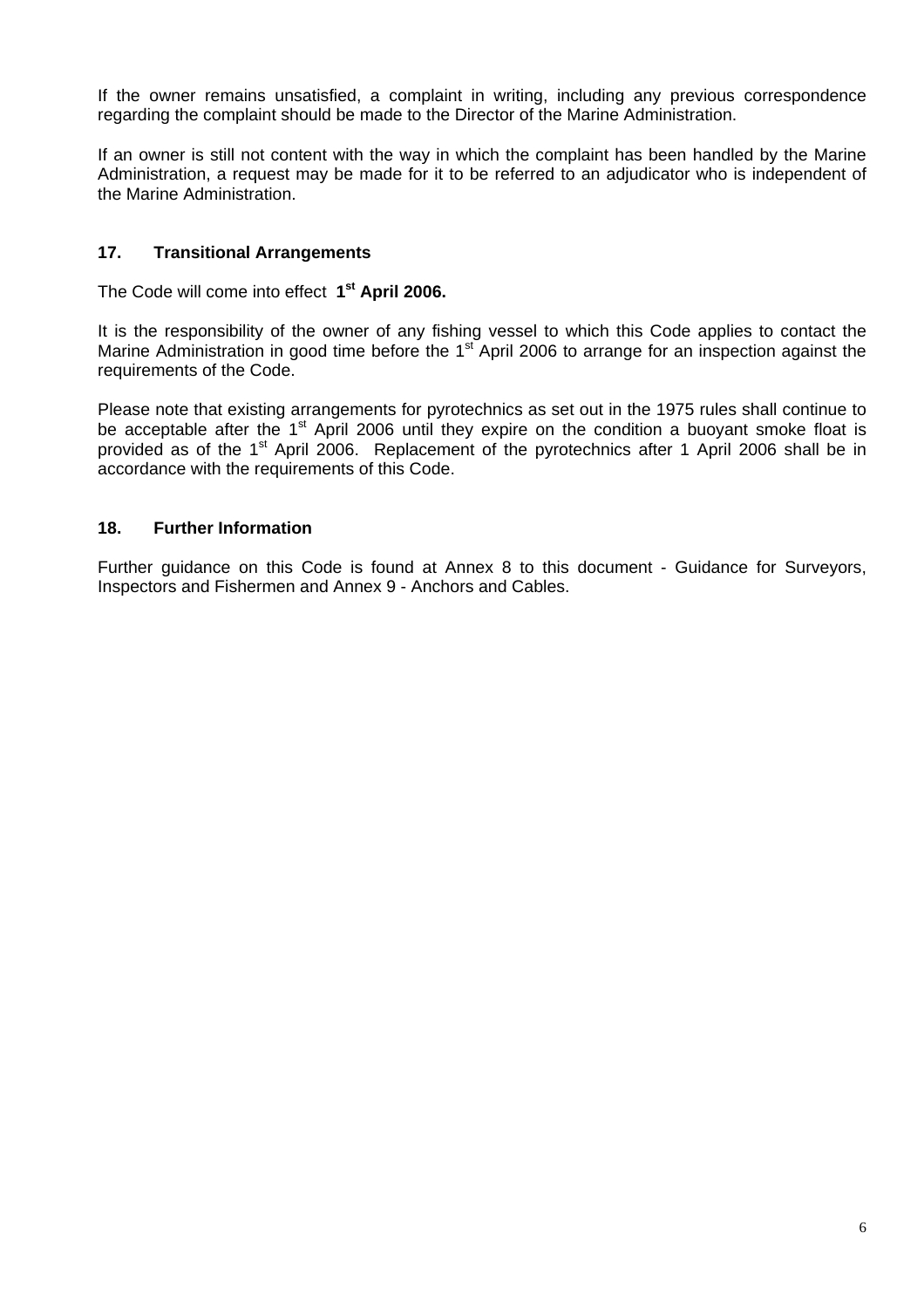### **OPEN Vessel less than 7m Registered Length**

| <b>Mandatory Item</b>                                                                     | <b>Remarks/Compliance</b> | <b>Expiry/Service</b><br>Date |
|-------------------------------------------------------------------------------------------|---------------------------|-------------------------------|
| Lifejackets - 1 per person (SOLAS approved)                                               |                           |                               |
| 1 Lifebuoy (with 18m buoyant line attached)                                               |                           |                               |
| 3 Parachute Flares                                                                        |                           |                               |
| 2 Hand Held Flares                                                                        |                           |                               |
| 1 Smoke Signal, buoyant or hand held                                                      |                           |                               |
| 1 Fire bucket + Lanyard                                                                   |                           |                               |
| 1 Multi-purpose Fire Extinguisher<br>(fire rating 5A/34B) - if vessel has in board engine |                           |                               |
| 1 Fire Blanket (light duty) if vessel has galley or cooking area                          |                           |                               |
| VHF Radio - fixed or hand held                                                            |                           |                               |
| Navigation Lights, Shapes and Sounds Signals <sup>3</sup>                                 |                           |                               |
| Radar Reflector                                                                           |                           |                               |
| Compass                                                                                   |                           |                               |
| <b>Medical Kit</b>                                                                        |                           |                               |
| <b>Waterproof Torch</b>                                                                   |                           |                               |
| Anchor and cable/warp                                                                     |                           |                               |
| <b>Bailer</b>                                                                             |                           |                               |

### **In addition to the Mandatory Requirements the following items are recommended:**

| <b>Recommended Item</b>                                                                    | Remarks | <b>Expiry/Service</b><br><b>Date</b> |
|--------------------------------------------------------------------------------------------|---------|--------------------------------------|
| Working vest - 1 per person                                                                |         |                                      |
| It is recommended that the fixed or hand held VHF Radio listed<br>above is fitted with DSC |         |                                      |

<sup>3</sup> The reference to Navigation Lights, Shapes and Sound Signals is a requirement to comply in accordance with the requirements of SD389/96 Merchant Shipping (Distress Signals and Prevention of Collisions) Regulations 1996 and is not a separate regulatory requirement.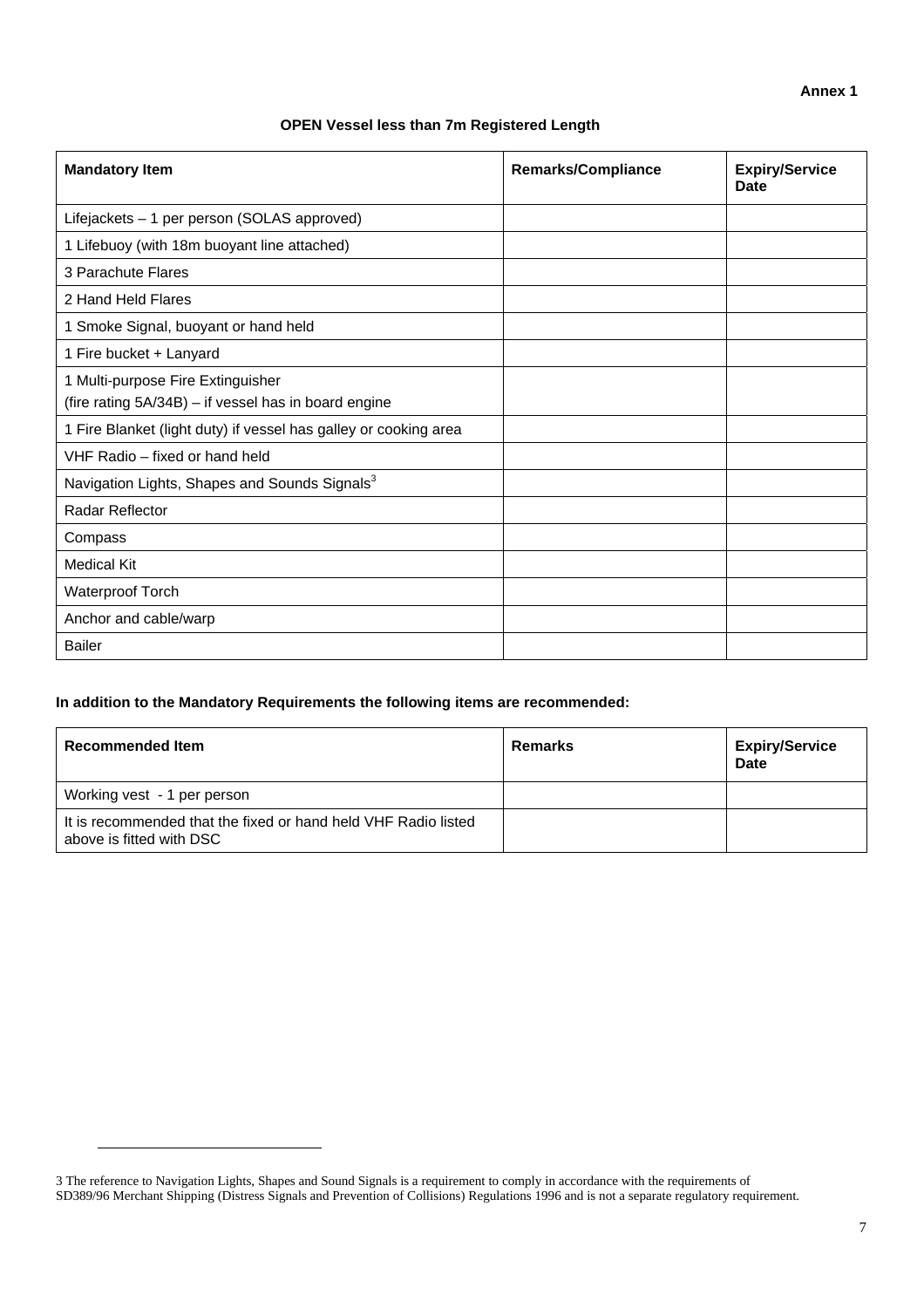### **OPEN Vessels 7m and above to less than 12m registered length**

| <b>Mandatory Item</b>                                                                                            | <b>Remarks/Compliance</b> | <b>Expiry/Service</b><br>Date |
|------------------------------------------------------------------------------------------------------------------|---------------------------|-------------------------------|
| Lifejackets - 1 per person (SOLAS Approved)                                                                      |                           |                               |
| 2 Lifebuoys (1 with 18m buoyant line attached) or<br>1 Lifebuoy (with 18m buoyant line) + 1 Buoyant Rescue Quoit |                           |                               |
| 3 Parachute Flares                                                                                               |                           |                               |
| 2 Hand held Flares                                                                                               |                           |                               |
| 1 Smoke Signal (buoyant or hand held)                                                                            |                           |                               |
| 1 Fire bucket + Lanyard                                                                                          |                           |                               |
| 1 Fire Pump + Hose or<br>1 Fire Bucket                                                                           |                           |                               |
| 1 Multi-purpose Fire Extinguisher<br>(fire rating 5A/34B)                                                        |                           |                               |
| 1 Multi-purpose Fire Extinguisher for oil fires (fire rating 13A/113B)                                           |                           |                               |
| 1 Fire Blanket (light duty) in galley or cooking area (if applicable)                                            |                           |                               |
| VHF Radio - fixed or hand held                                                                                   |                           |                               |
| Navigation Lights, Shapes & Sound Signals <sup>4</sup>                                                           |                           |                               |
| Radar Reflector                                                                                                  |                           |                               |
| Compass                                                                                                          |                           |                               |
| <b>Medical Kit</b>                                                                                               |                           |                               |
| Waterproof Torch                                                                                                 |                           |                               |
| <b>Bilge Pump</b>                                                                                                |                           |                               |
| Anchor and cable/warp                                                                                            |                           |                               |

### **In addition to the Mandatory Requirements the following items are recommended:**

| <b>Recommended Items</b>                                                                                      | <b>Remarks</b> | <b>Expiry/Service</b><br>Date |
|---------------------------------------------------------------------------------------------------------------|----------------|-------------------------------|
| Working Vests - 1 per person                                                                                  |                |                               |
| Liferafts with release arrangements recommended for operation<br>12Nm from shore                              |                |                               |
| It is recommended that the fixed or hand held VHF Radio listed<br>above is fitted with DSC                    |                |                               |
| EPIRB (can be handheld) is strongly recommended for operation<br>12Nm from shore                              |                |                               |
| Additional<br>(DSC)<br>Radio<br>Medium<br>strongly<br>Frequency<br>recommended for operation 30 Nm from shore |                |                               |

 $4$  The reference to Navigation Lights, Shapes and Sound Signals is a requirement to comply in accordance with the requirements of SD389/96 Merchant Shipping (Distress Signals and Prevention of Collisions) Regulations 1996 and is not a separate regulatory requirement.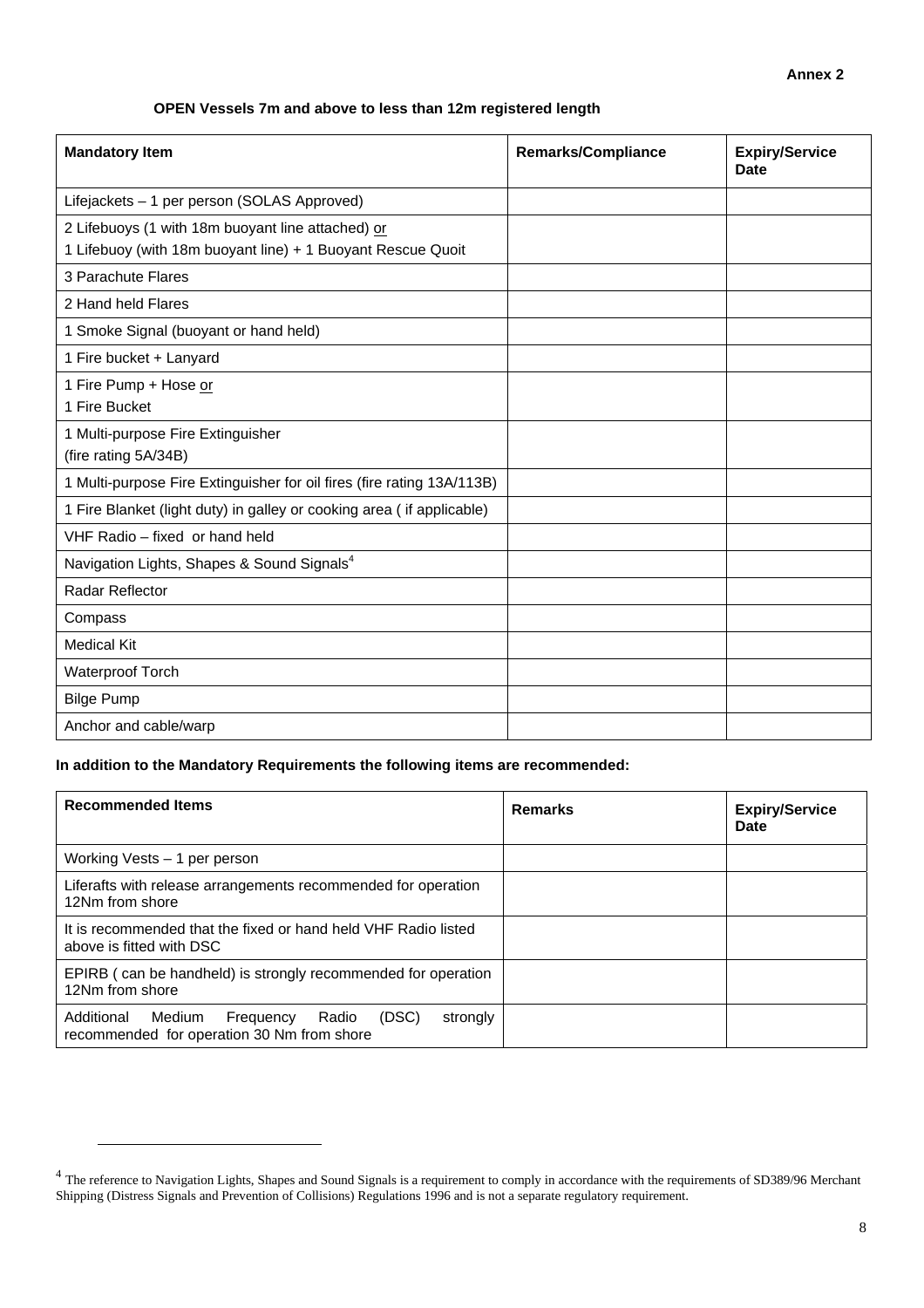### **Annex 3**

### **OPEN Vessels 12m Registered length and above to less than 15m Overall Length**

| <b>Mandatory Item</b>                                                                                                 | <b>Remarks/Compliance</b> | <b>Expiry/Service</b><br><b>Date</b> |
|-----------------------------------------------------------------------------------------------------------------------|---------------------------|--------------------------------------|
| Lifejackets - 1 per person (SOLAS Approved)                                                                           |                           |                                      |
| Liferafts with release arrangement                                                                                    |                           |                                      |
| 2 Lifebuoys (1 with 18m buoyant line attached) or<br>1 Lifebuoy (fitted with 18m buoyant line) + Buoyant Rescue Quoit |                           |                                      |
| 3 Parachute flares                                                                                                    |                           |                                      |
| 2 Hand held flares                                                                                                    |                           |                                      |
| 1 Smoke Signal (buoyant or hand held)                                                                                 |                           |                                      |
| 1 Fire bucket + Lanyard                                                                                               |                           |                                      |
| 1 Fire Pump + Hose or<br>1 Fire Bucket                                                                                |                           |                                      |
| 1 Multi-purpose Fire Extinguisher<br>(fire rating 5A/34B)                                                             |                           |                                      |
| 1 Multi-purpose Fire Extinguisher for oil fires<br>(fire rating 13A/113B)                                             |                           |                                      |
| 1 Fire Blanket (light duty) in galley or cooking area (if applicable)                                                 |                           |                                      |
| VHF Radio - fixed or hand held                                                                                        |                           |                                      |
| Navigation Lights, Shapes and Sound Signals <sup>5</sup>                                                              |                           |                                      |
| Radar Reflector                                                                                                       |                           |                                      |
| Compass                                                                                                               |                           |                                      |
| <b>Medical Kit</b>                                                                                                    |                           |                                      |
| <b>Waterproof Torch</b>                                                                                               |                           |                                      |
| Anchor and cable/warp                                                                                                 |                           |                                      |
| <b>Bilge Pump</b>                                                                                                     |                           |                                      |

### **In addition to the Mandatory Requirements the following items are recommended:**

 $\overline{a}$ 

| <b>Recommended Item</b>                                                                                       | <b>Remarks</b> | <b>Expiry/Service</b><br>Date |
|---------------------------------------------------------------------------------------------------------------|----------------|-------------------------------|
| Working Vests – 1 per person                                                                                  |                |                               |
| It is recommended that the fixed or hand held VHF Radio listed<br>above is fitted with DSC                    |                |                               |
| EPIRB (can be handheld) is strongly recommended for operation<br>12Nm from shore                              |                |                               |
| Additional<br>(DSC)<br>strongly<br>Radio<br>Medium<br>Frequency<br>recommended for operation 30 Nm from shore |                |                               |

 $5$  The reference to Navigation Lights, Shapes and Sound Signals is a requirement to comply in accordance with the requirements of SD389/96 Merchant Shipping (Distress Signals and Prevention of Collisions) Regulations 1996 and is not a separate regulatory requirement.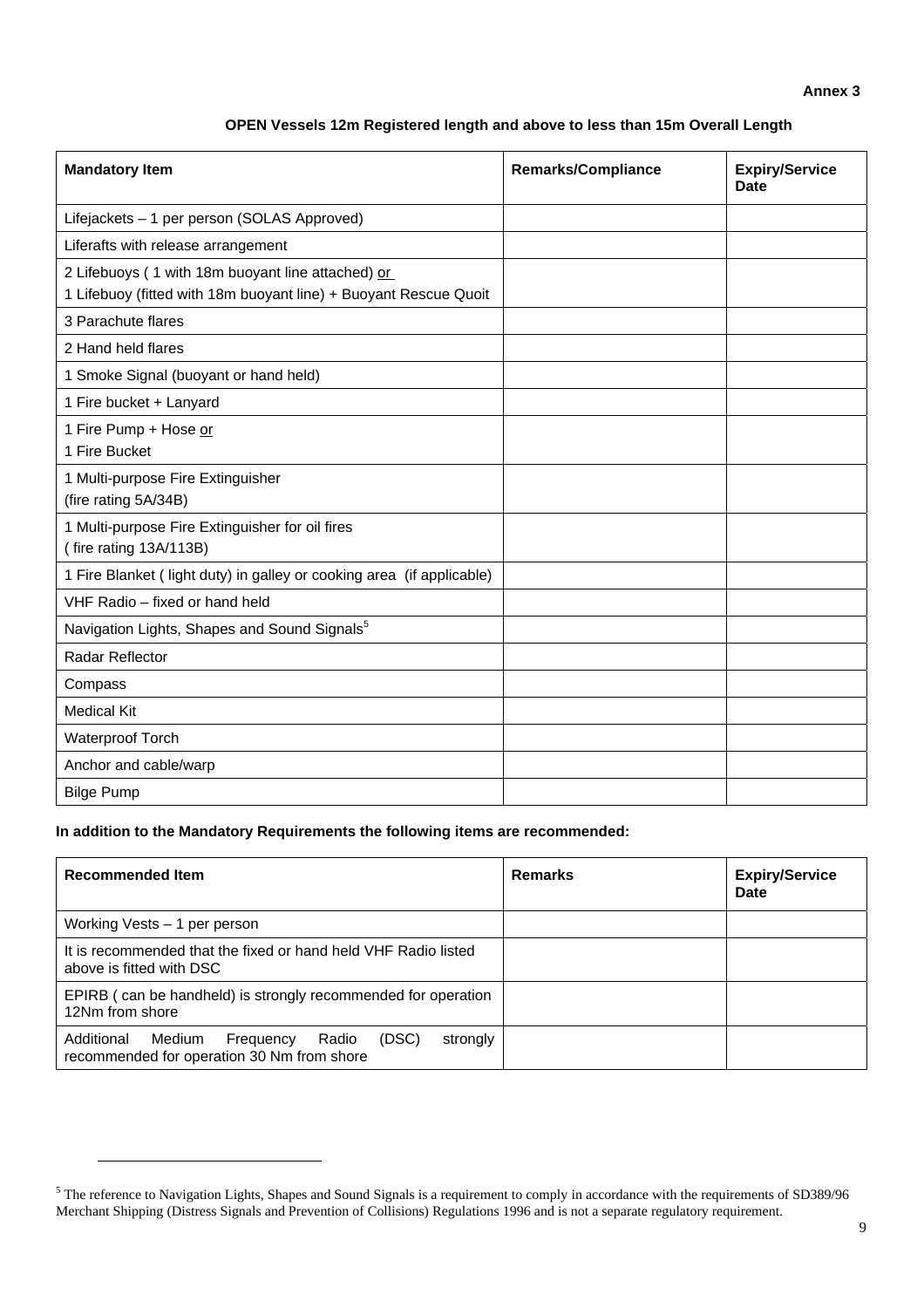#### **DECKED Vessels of less than 10m Registered length**

#### **(Decked vessel – means a vessel with continuous watertight weather deck that extends from stem to stern and has positive freeboard throughout, in any condition of loading the vessel.)**

| <b>Mandatory Item</b>                                                                                                    | <b>Remarks/Compliance</b> | <b>Expiry/Service Date</b> |
|--------------------------------------------------------------------------------------------------------------------------|---------------------------|----------------------------|
| Lifejackets - 1 per person (SOLAS Approved)                                                                              |                           |                            |
| 2 Lifebuoys (1 with 18m buoyant line attached) or<br>1 Lifebuoy (fitted with 18m buoyancy line) + 1 Buoyant Rescue Quoit |                           |                            |
| 3 Parachute Flares                                                                                                       |                           |                            |
| 2 Hand held Flares                                                                                                       |                           |                            |
| 1 Smoke Signal (buoyant or hand held)                                                                                    |                           |                            |
| 1 Fire Bucket + Lanyard                                                                                                  |                           |                            |
| 1 Fire Pump + Hose or<br>1 Fire Bucket                                                                                   |                           |                            |
| 1 Multi-purpose Fire Extinguisher (fire rating 5A/34B)                                                                   |                           |                            |
| 1 Multi-purpose Fire Extinguisher for oil fires (fire rating 13A/113B)                                                   |                           |                            |
| 1 Fire Blanket (light duty) in galley or cooking area ( if applicable)                                                   |                           |                            |
| Smoke Alarm (accommodation space)                                                                                        |                           |                            |
| Gas Detector (if appropriate)                                                                                            |                           |                            |
| VHF Radio - fixed or hand held                                                                                           |                           |                            |
| Navigation Lights, Shapes and Sound Signals <sup>6</sup>                                                                 |                           |                            |
| Radar Reflector                                                                                                          |                           |                            |
| Compass                                                                                                                  |                           |                            |
| <b>Medical Kit</b>                                                                                                       |                           |                            |
| Waterproof Torch                                                                                                         |                           |                            |
| Anchor and cable/warp                                                                                                    |                           |                            |
| <b>Bilge Pump</b>                                                                                                        |                           |                            |
| <b>Bilge Level Alarm</b>                                                                                                 |                           |                            |

#### **In addition to the Mandatory Requirements the following items are recommended:**

| <b>Recommended Item</b>                                                                           | <b>Remarks</b> | <b>Expiry/Service Date</b> |
|---------------------------------------------------------------------------------------------------|----------------|----------------------------|
| Working Vests - 1 per person                                                                      |                |                            |
| Flame Detector in Machinery Space                                                                 |                |                            |
| Liferafts with release arrangements recommended for operation 12Nm                                |                |                            |
| It is recommended that the fixed or hand held VHF Radio listed above is fitted<br>with DSC        |                |                            |
| EPIRB (can be handheld) is strongly recommended for operation 12Nm from<br>shore                  |                |                            |
| Additional Medium Frequency Radio (DSC) strongly recommended<br>for<br>operation 30 Nm from shore |                |                            |

<sup>&</sup>lt;sup>6</sup> The reference to Navigation Lights, Shapes and Sound Signals is a requirement to comply in accordance with the requirements of SD389/96 Merchant Shipping (Distress Signals and Prevention of Collisions) Regulations 1996 and is not a separate regulatory requirement.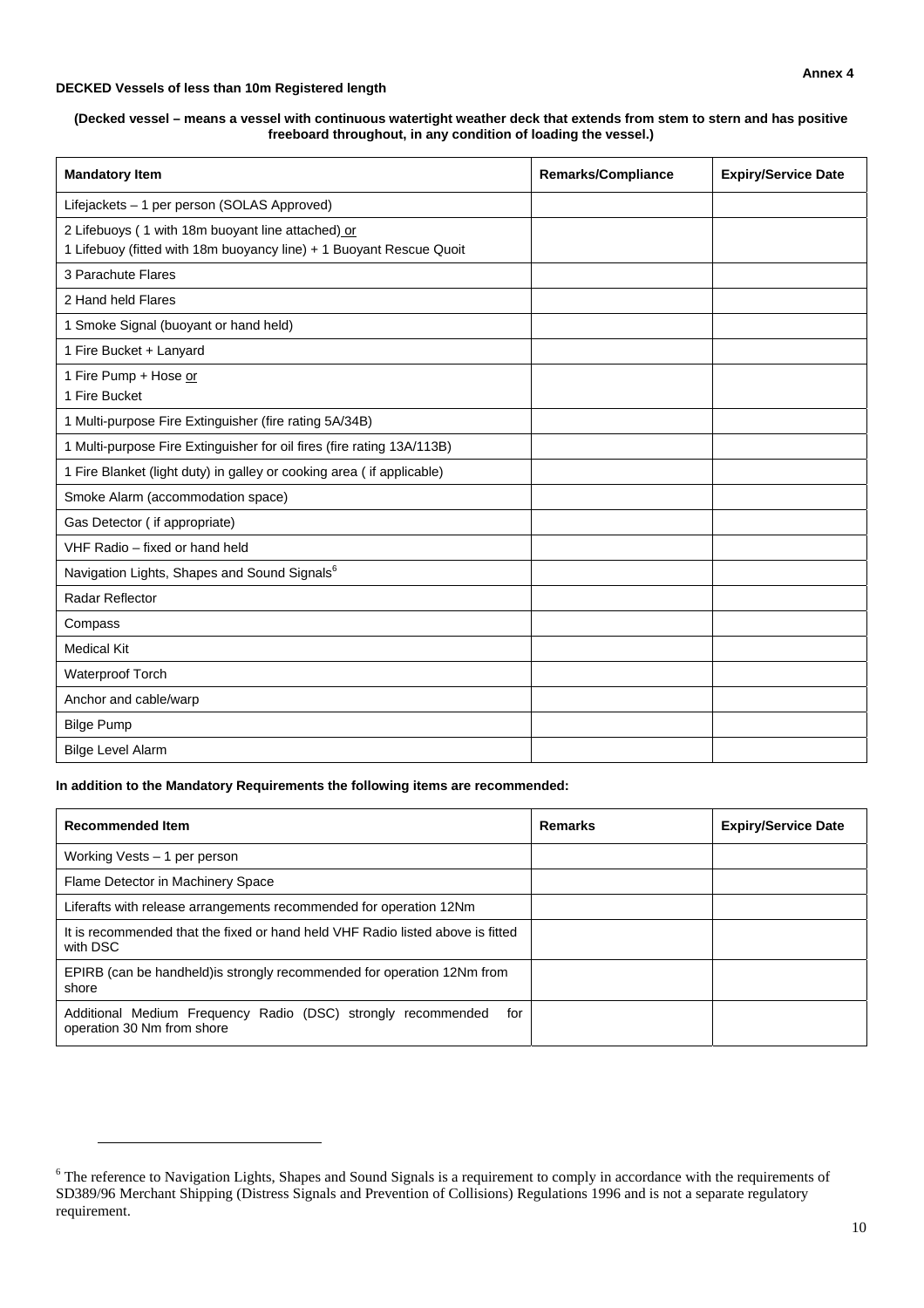#### **DECKED Vessels of 10m above Registered length to less than 12m Registered Length**

#### **(A decked vessel means a vessel with continuous watertight weather deck that extends from stem to stern and has positive freeboard throughout, in any condition of loading the vessel.)**

| <b>Mandatory Item</b>                                                                                                           | <b>Remarks/Compliance</b> | <b>Expiry/Service Date</b> |
|---------------------------------------------------------------------------------------------------------------------------------|---------------------------|----------------------------|
| Lifejackets - 1 per person (SOLAS Approved)                                                                                     |                           |                            |
| Liferafts with release arrangement                                                                                              |                           |                            |
| 2 Lifebuoys (1 with 18m buoyant line attached) or                                                                               |                           |                            |
| 1 Lifebuoy (fitted with 18m buoyant line) + Buoyant Rescue Quoit                                                                |                           |                            |
| 3 Parachute flares                                                                                                              |                           |                            |
| 2 Hand held flares                                                                                                              |                           |                            |
| 1 Smoke Signal (buoyant or hand held)                                                                                           |                           |                            |
| 1 Fire bucket + Lanyard                                                                                                         |                           |                            |
| 1 Fire Pump + Hose or                                                                                                           |                           |                            |
| 1 Fire Bucket + 1 Multi-purpose Fire Extinguisher (fire rating 5A/34B) + 1 Fire<br>Extinguishing system for the machinery space |                           |                            |
| 1 Multi-purpose Fire Extinguisher (fire rating 5A/34B)                                                                          |                           |                            |
| 1 Multi-purpose Fire Extinguisher for oil fires (fire rating 13A/113B)                                                          |                           |                            |
| 1 Fire Blanket (light duty) in galley or cooking area(if applicable)                                                            |                           |                            |
| Smoke Alarms (Accommodation Spaces)                                                                                             |                           |                            |
| Gas Detector (if appropriate)                                                                                                   |                           |                            |
| VHF Radio - fixed or hand held                                                                                                  |                           |                            |
| Navigation Lights, Shapes and Sound Signals <sup>7</sup>                                                                        |                           |                            |
| Radar Reflector                                                                                                                 |                           |                            |
| Compass                                                                                                                         |                           |                            |
| <b>Medical Kit</b>                                                                                                              |                           |                            |
| Waterproof Torch                                                                                                                |                           |                            |
| Anchor and cable/warp                                                                                                           |                           |                            |
| <b>Bilge Pump</b>                                                                                                               |                           |                            |
| <b>Bilge Level Alarm</b>                                                                                                        |                           |                            |

#### **In addition to the Mandatory Requirements the following items are recommended:**

| <b>Recommended Item</b>                                                                        | <b>Remarks</b> | <b>Expiry/Service Date</b> |
|------------------------------------------------------------------------------------------------|----------------|----------------------------|
| Working Vests - 1 per person                                                                   |                |                            |
| Flame Detector in Machinery Space                                                              |                |                            |
| It is recommended that the fixed or hand held VHF Radio listed above is fitted<br>with DSC     |                |                            |
| EPIRB (can be handheld) is strongly recommended for operation 12Nm from<br>shore               |                |                            |
| Additional Medium Frequency Radio (DSC) strongly recommended for<br>operation 30 Nm from shore |                |                            |

 $^7$  The reference to Navigation Lights, Shapes and Sound Signals is a requirement to comply in accordance with the requirements of SD389/96 Merchant Shipping (Distress Signals and Prevention of Collisions) Regulations 1996 and is not a separate regulatory requirement.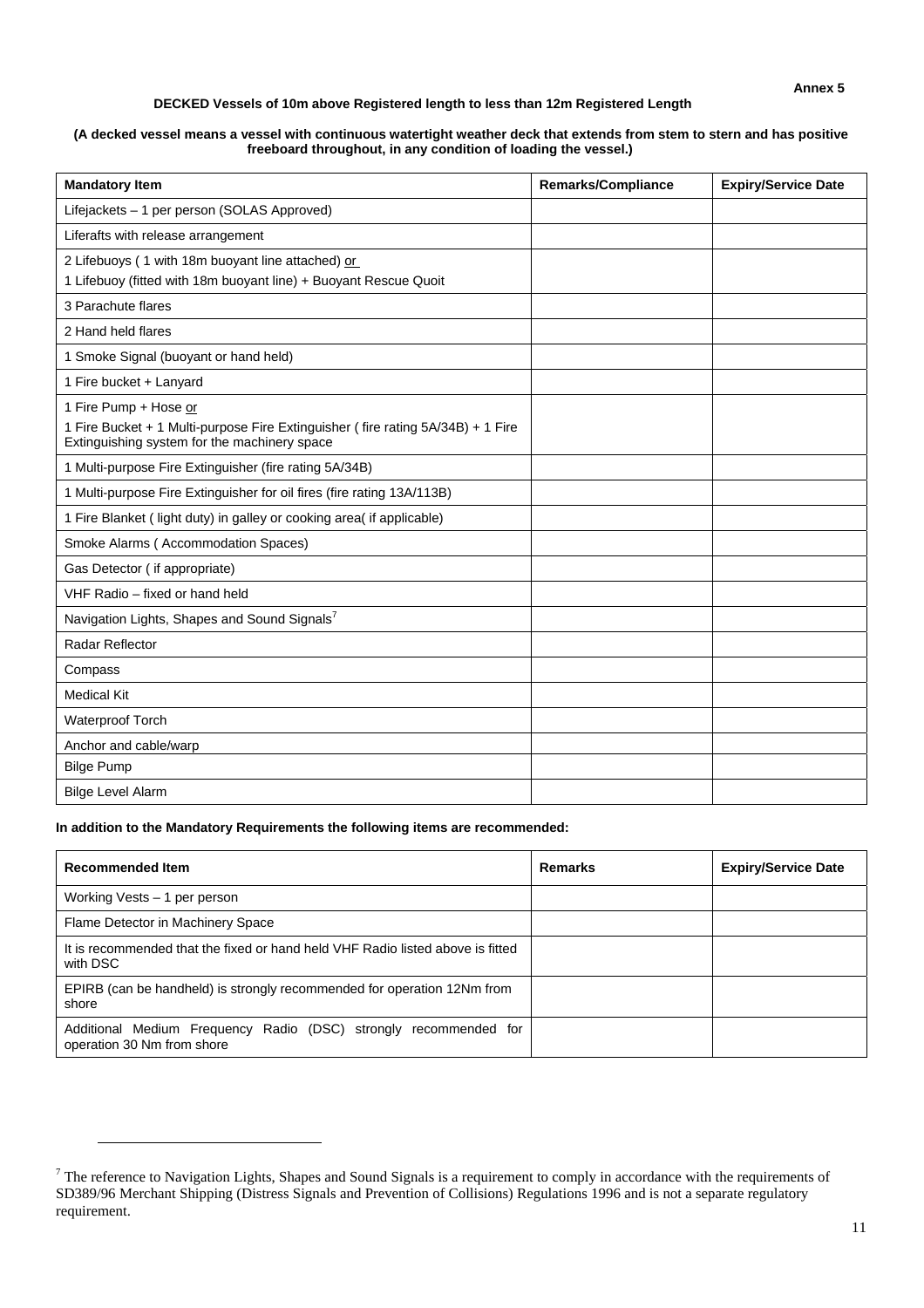#### **DECKED Vessels 12m Registered length and above to less than 15m Overall Length**

#### **(A decked vessel means a vessel with continuous watertight weather deck that extends from stem to stern and has positive freeboard throughout, in any condition of loading the vessel.)**

| <b>Mandatory Item</b>                                                                                                                                            | <b>Remarks/Compliance</b> | <b>Expiry/Service Date</b> |
|------------------------------------------------------------------------------------------------------------------------------------------------------------------|---------------------------|----------------------------|
| Lifejackets - 1 per person (SOLAS Approved)                                                                                                                      |                           |                            |
| Liferafts with release arrangement                                                                                                                               |                           |                            |
| 2 Lifebuoys (1 with 18m buoyant line attached) or<br>1 Lifebuoy (fitted with 18m buoyant line) + Buoyant Rescue Quoit                                            |                           |                            |
| 3 Parachute flares                                                                                                                                               |                           |                            |
| 2 Hand held flares                                                                                                                                               |                           |                            |
| 1 Smoke Signal (buoyant or hand held)                                                                                                                            |                           |                            |
| 1 Fire bucket + Lanyard                                                                                                                                          |                           |                            |
| 1 Fire Pump + Hose or<br>1 Fire Bucket +1 Multi-purpose Fire Extinguisher<br>(fire rating 5A/34B) + 1 Fixed Fire Extinguishing system for the machinery<br>space |                           |                            |
| 1 Multi-purpose Fire Extinguisher (fire rating 5A/34B)                                                                                                           |                           |                            |
| 1 Multi-purpose Fire Extinguisher for oil fires (fire rating 13A/113B)                                                                                           |                           |                            |
| 1 Fire Blanket (light duty) in galley or cooking area (if applicable)                                                                                            |                           |                            |
| Smoke Alarms (accommodation spaces)                                                                                                                              |                           |                            |
| Gas Detector (if appropriate)                                                                                                                                    |                           |                            |
| VHF Radio - fixed or hand held                                                                                                                                   |                           |                            |
| Navigation Lights, Shapes and Sound Signals <sup>8</sup>                                                                                                         |                           |                            |
| Radar Reflector                                                                                                                                                  |                           |                            |
| Compass                                                                                                                                                          |                           |                            |
| <b>Medical Kit</b>                                                                                                                                               |                           |                            |
| Waterproof Torch                                                                                                                                                 |                           |                            |
| Anchor and cable/warp                                                                                                                                            |                           |                            |
| <b>Bilge Pump</b>                                                                                                                                                |                           |                            |
| <b>Bilge Level Alarm</b>                                                                                                                                         |                           |                            |
| Approved Stability Information                                                                                                                                   |                           |                            |

#### **In addition to the Mandatory Requirements the following items are recommended:**

 $\overline{a}$ 

| <b>Recommended Item</b>                                                                        | <b>Remarks</b> | <b>Expiry/Service Date</b> |
|------------------------------------------------------------------------------------------------|----------------|----------------------------|
| Working Vests - 1 per person                                                                   |                |                            |
| Flame Detector in Machinery Space                                                              |                |                            |
| It is recommended that the fixed or hand held VHF Radio listed above is fitted<br>with DSC     |                |                            |
| EPIRB (can be handheld) is strongly recommended for operation 12Nm from<br>shore               |                |                            |
| Additional Medium Frequency Radio (DSC) strongly recommended for<br>operation 30 Nm from shore |                |                            |

 $8$  The reference to Navigation Lights, Shapes and Sound Signals is a requirement to comply in accordance with the requirements of SD389/96 Merchant Shipping (Distress Signals and Prevention of Collisions) Regulations 1996 and is not a separate regulatory requirement.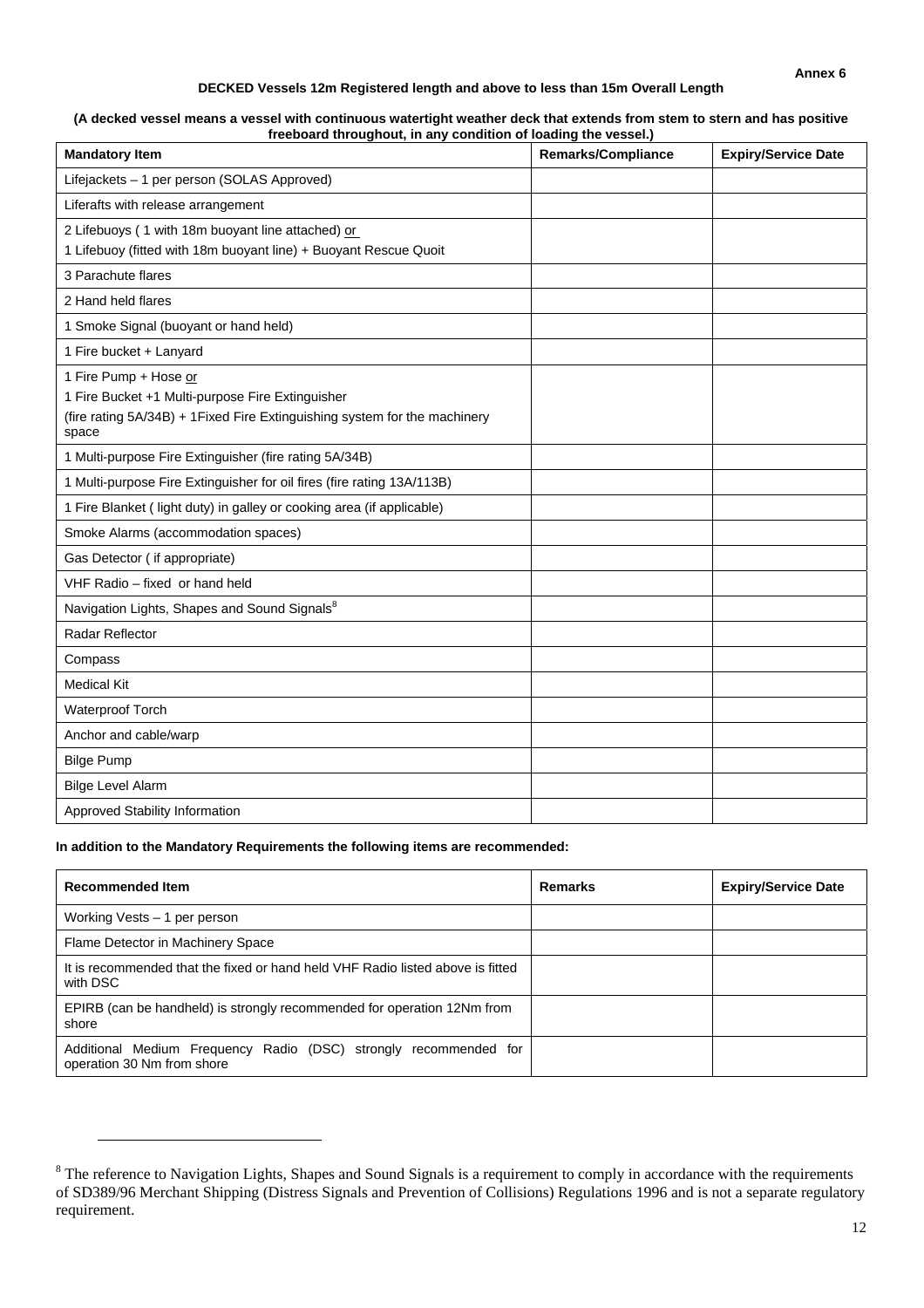Form SFV1 Version\*\*\*\* 200\* Ref. No.



In Duplicate

# **SMALL FISHING VESSEL CERTIFICATE**

Issued under the Merchant Shipping Act 1985

Name of Vessel Port of Registry

| FV No. | Gross Tonnage | Reg. Length | Length Overall Registered Power | Date Keel Laid |
|--------|---------------|-------------|---------------------------------|----------------|
|        |               |             |                                 |                |
|        |               |             |                                 |                |

# **This is to Certify:**

- 1. the fishing vessel has been inspected and found to comply with the requirements of the Isle of Man Code of Practice for the Safety of Small Fishing Vessels that are applicable to the vessel;
- 2. the life saving appliances are sufficient for a total of persons;
- 3. the fishing vessel is fitted with the lights, shapes and sound signals to comply with the requirements of the International Regulations for the Prevention of Collisions at Sea as applicable;
- 4. the fishing vessel complies with the applicable requirements for radio equipment and is equipped for operation in sea area(s) only; and
- 5. the fishing vessel has been assigned operating limits (if applicable).
- 6. for a decked vessel of 12m (L) to less than 15m (LOA) a Lightship or Roll test check has been verified once every 5 years.
- 7. for an open vessel of  $12m(L)$  to less than 15m (LOA) with a keel laying date after  $1<sup>st</sup>$  April 2006 the vessels minimum freeboard and angle of heel has been verified once every 5 years.

This certificate is valid until subject to a satisfactory inspection in accordance with the Code of Practice being completed not less than 24 months and not more than 36 months from the recorded date of the renewal survey.

| Issued at | on the |
|-----------|--------|
| Signed    |        |
| Name      |        |

**Department of Trade and Industry** 

**Official Stamp**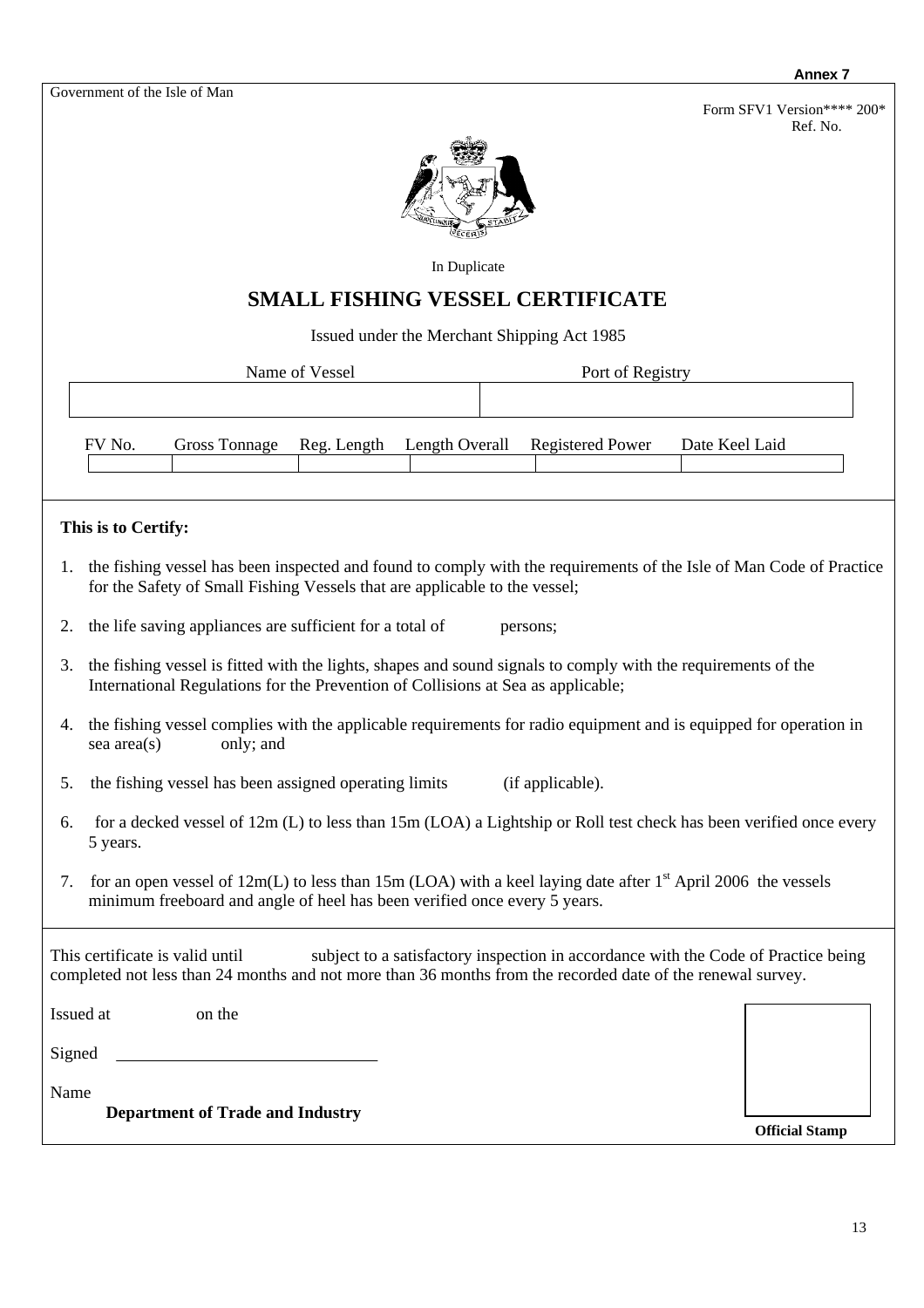## **Intermediate Inspection of the fishing vessel between the 2nd and 3rd anniversary**

I HEREBY CERTIFY, in respect of the captioned named vessel, that:

- 1. The safety equipment has been checked in accordance with the attached checklist;
- 2. Such safety equipment carried are in accordance with the requirements of the Code of Practice;
- 3. Such safety equipment has been properly maintained and serviced in accordance with manufacturers recommendations;
- 4. Where applicable a risk assessment\* of working activities and duties has been completed in accordance with the Code; and
- \* The Health and Safety risk assessment is written Yes/No (delete as appropriate)

| <b>INTERMEDIATE INSPECTION</b> |                     |                        |  |  |  |
|--------------------------------|---------------------|------------------------|--|--|--|
| DATE OF INSPECTION             | PLACE OF INSPECTION | SIGNATURE OF INSPECTOR |  |  |  |
|                                |                     |                        |  |  |  |
| Comments (if applicable)       |                     | <b>Official Stamp</b>  |  |  |  |

N.B. The inspector authorised to carry out the Intermediate Inspection shall record the date of the intermediate inspection in the fishing vessel file at Harbours Division.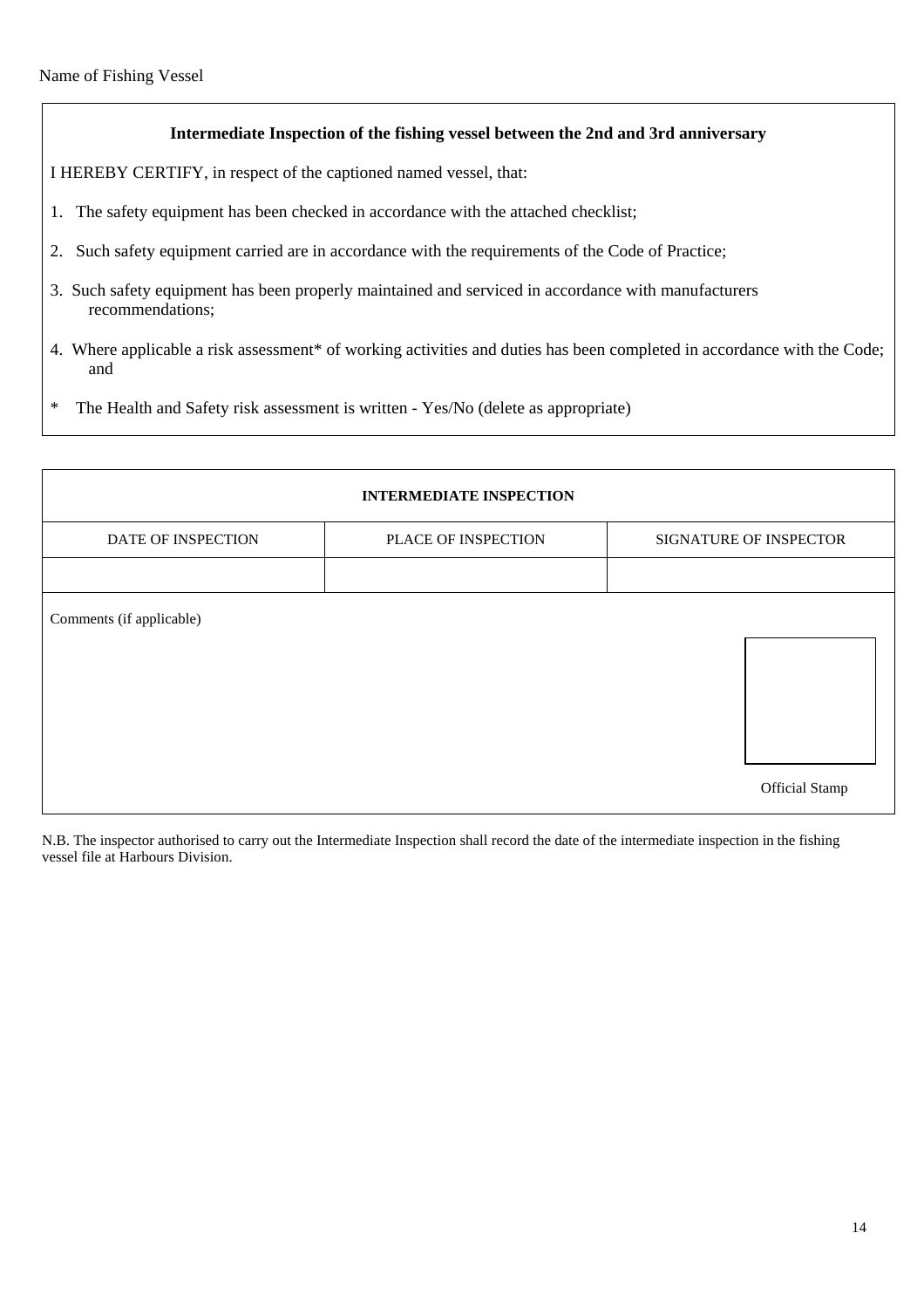# **GUIDANCE ON REQUIREMENTS CONTAINED IN THE CODE FOR SURVEYORS, INSPECTORS AND FISHERMEN**

# Anchor & Cable (see also Annex 9)

For new vessels these should be in accordance with SEAFISH or equivalent rules. An existing vessel shall carry a suitable means of anchoring and chain cable or warp of a length suitable for the intended area of operation. See Annex 9 for further information on Anchors and Cables.

# Bilge level alarm

This shall provide warning when working inside or outside the wheel house. When a watertight bulkhead is fitted sensors should be fitted in the Fish Hold and Engine room.

# Flares and smoke signals

Existing arrangements for pyrotechnics as set out in the 1975 rules shall continue to be acceptable after the 1<sup>st</sup> April 2006 until they expire on the condition a buoyant smoke float is provided as of the 1<sup>st</sup> April 2006. Replacement of the pyrotechnics after 1 April 2006 shall be in accordance with the requirements of this Code and be of an acceptable type and within their expiry date.

# Fire buckets

Should be heavy duty with a Lanyard.

### Fire Extinguishers (Portable)

Fire onboard a vessel can, if it is not controlled lead to the loss of the vessel, and serious injuries. The checklists in this Code of Practice give a minimum requirement for the extinguishers to be carried on Fishing Vessels. When extinguishers are replaced, new extinguishers shall comply with BS EN 3, 1996, or the Marine Equipment Directive.

There are two sizes quoted in the checklists:

| <b>Designation</b> | <b>Equivalent Dry Powder</b> | <b>Equivalent Foam</b>     |
|--------------------|------------------------------|----------------------------|
| 5A/34B             | 1 Kg ABC Dry Powder          | 1.75 Litre AFFF            |
| 13A/113B           | 4KG ABC Dry Powder           | 2 Gallon or 6 Litres. AFFF |

The designation gives a measure of the ability of the extinguisher.

'A' indicates a wood based fire; the number indicates fire size which has been used to test the extinguisher. 'B' indicates a liquid based fire; the number indicates fire size which has been used to test the extinguisher.

Where it is not practicable to carry or store a large fire extinguisher, it is possible to carry a combination of others to make up the required capacity. Add the numbers before the 'A' and the 'B' together, and if these exceed the total required the extinguishers will provide an equivalent capacity, e.g. two 8A/70B extinguishers would give a capacity of 16A/140B, which is greater than the required 13A/113B.

In any case the minimum acceptable size of extinguisher acceptable would be 5A/34B. A fire may require more than one smaller extinguisher to put it out.

Fire extinguishers shall be serviced and maintained at the manufacturer's recommended service intervals by a service station approved by the manufacturer. In the case of sealed units these shall be replaced when they reach their expiry date.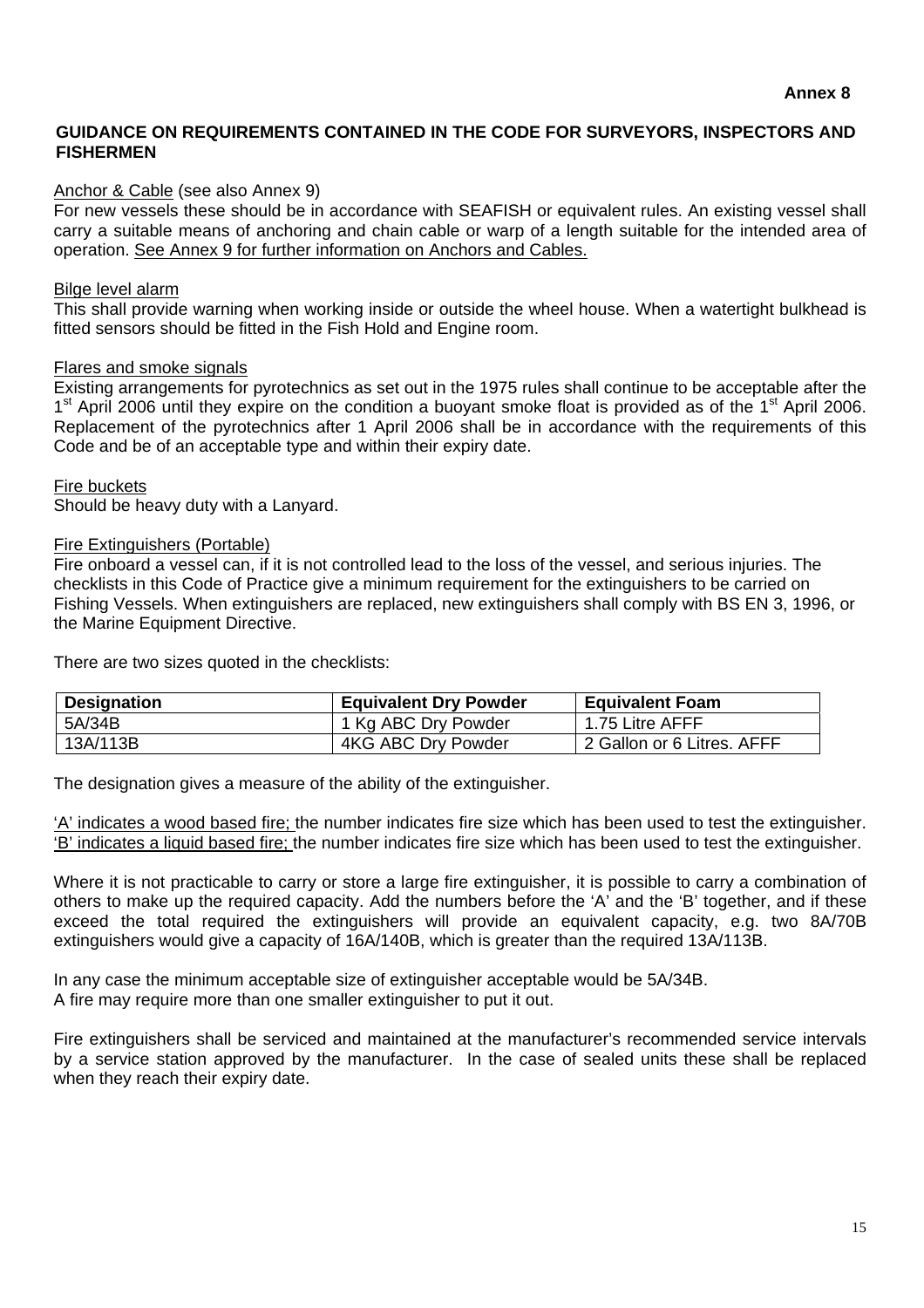# Fire extinguishers (Fixed)

For fixed systems in machinery spaces where the space is never occupied an automatic discharge system is acceptable, providing that an indication of discharge is given.

For machinery spaces that can be occupied, the system should be designed and installed in accordance with manufacturers instructions. The system for spaces that can be occupied shall incorporate an advance warning alarm system within the space (audible and visual). The space should be able to be made gastight to contain the extinguishing agent.

### Fire blankets

For the galley or cooking appliance should be of light duty to BS EN 7944 (this standard has superseded 6575) or a recognised equivalent BS EN 1869

### Fire pumps

Can be a hand pump or any other pump that supplies water from the sea onto the deck with a hose suitable for fire fighting purposes.

### Flame Detectors

Recommended for Decked vessels in the machinery space.

### Gas Detector

For all vessels which have an enclosed space, carrying Liquefied Petroleum Gas, Butane, Propane, or other flammable gasses. The collection of gases from cooking or heating systems in the lowest part of the vessel where gas might accumulate, creates a risk of explosion, systems should be compatible with BS7348 and need not be Marine Administration approved.

### **Lifejackets**

Should be approved to SOLAS (Life Saving Appliances Code) be of the solid-filled type, or should comply with BS EN 396 or BS EN 399, with automatic gas inflation and at least 150 Newtons buoyancy. One lifejacket per person carried, fitted with light, whistle and reflective tape. Lifejackets shall be serviced and maintained at the manufacturers recommended service intervals by a service station approved by the manufacturer. Recommended that working vest which provides some buoyancy be used when working on deck.

### **Liferafts**

Should be float free, or fitted with a hydrostatic release unit (HRU) and suitable weak link (check with supplier). This should be stowed in a position unobstructed by rigging or fishing gear and preferably in a position which will allow it to float free in the event of the vessel sinking stern first, or stowed in a position where it is accessible for manual deployment in an emergency. It/they shall have a capacity sufficient for the total number of persons on board. Liferafts shall be serviced and maintained at the manufacturers recommended service intervals by a service station approved by the manufacturer.

### Lifebuoys

Shall be marked with the vessel name and port of registry or fishing vessel number and fitted with reflective tape and may be circular or horseshoe in shape.

### Medical Kit

A fist aid kit should be of Category 'C' standard for vessels staying very close to shore (up to 60 nautical miles from shore) and Category 'B' for vessels operating between 60 and 175 Nautical miles from the nearest port.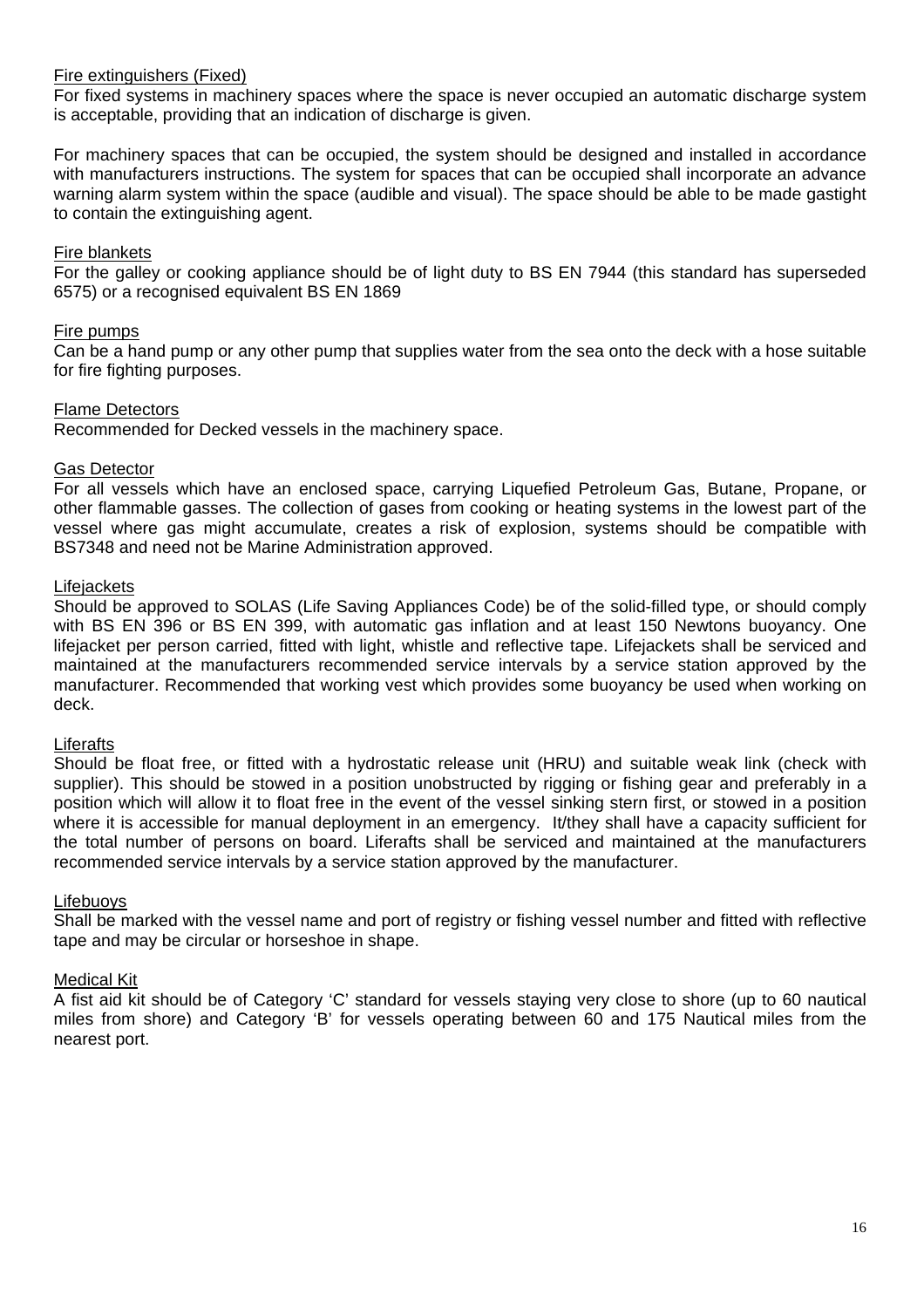- 1. Any vessel that operates between sunset and sunrise or in times of restricted visibility must exhibit the navigation and fishing lights, shapes and sound signals prescribed in the Collision Regulations.
- 2. A masthead light or all round white light of 2-miles (3 miles if over 12 metres LOA) range to be 1 metre higher than sidelights.
- 3. Sidelights of 1 mile (2 miles if over 12 metres LOA) range at a height above the uppermost continuous deck not greater than three-quarters the height of the masthead light.
- 4. A Stern light of 2-mile range if the masthead light (number 2) is carried.
- 5. An all-round white light of 2 mile range when trawling or fishing as referred to in number 7 below (that may also on its own be used as an anchor light). An all-round white anchor light is required if anchored in or near a narrow channel, fairway or anchorage, or where other vessels normally navigate.
- 6. The all-round white light (number 5) to be more than 2 metres above the gunwales and above the sidelights (number 3) at more than twice the distance between the vertical lights (numbers 5 and 7).
- 7. An all-round light (green if trawling, red if fishing other than trawling) at least 1metre above the allround white light (number 5) and of 2 mile range.
- 8. Alternatively, a vessel under 7 metres, with speed less than 7 knots may instead of the above lights exhibit one all-round white light of 2 mile range and if practical, sidelights or a combination lantern.
- 9. All vessels must have a means of making sound signals (Vessels over 12 metres LOA must have a whistle).
- 10. Shapes commensurate with the size of the vessel, (Fishing two cones apexes together one above the other, Anchor – Ball)

# Radar Reflector

All vessels are required to be fitted with a Radar Reflector.

### Radio

When operating offshore up to 30 Nm from the coast, a VHF radio should be adequate to contact a coastal radio station in good conditions. For vessels operating more than 30Nm from the coast additional means of communication with greater range such as a Medium Frequency radio is strongly recommended.

Coastguard Maritime Rescue Co-ordination Centres and Maritime Rescue Sub Centres maintain a listening watch on VHF Channel 16 via loudspeaker. The primary means of distress and urgency alerting should be via VHFDSC. On medium frequency (MF), the only means of distress and urgency alerting available is via MFDSC.

All vessels that carry a DSC function must have a radio licence, application from RA145 can be obtained from:

OFCOM Riverside House 2a Southwark Bridge Road London SE1 9HA Tel: 020 7211 0215 Website: www.ofcom.org.uk/static/archive/ra/publication/ra\_info/ra145.htm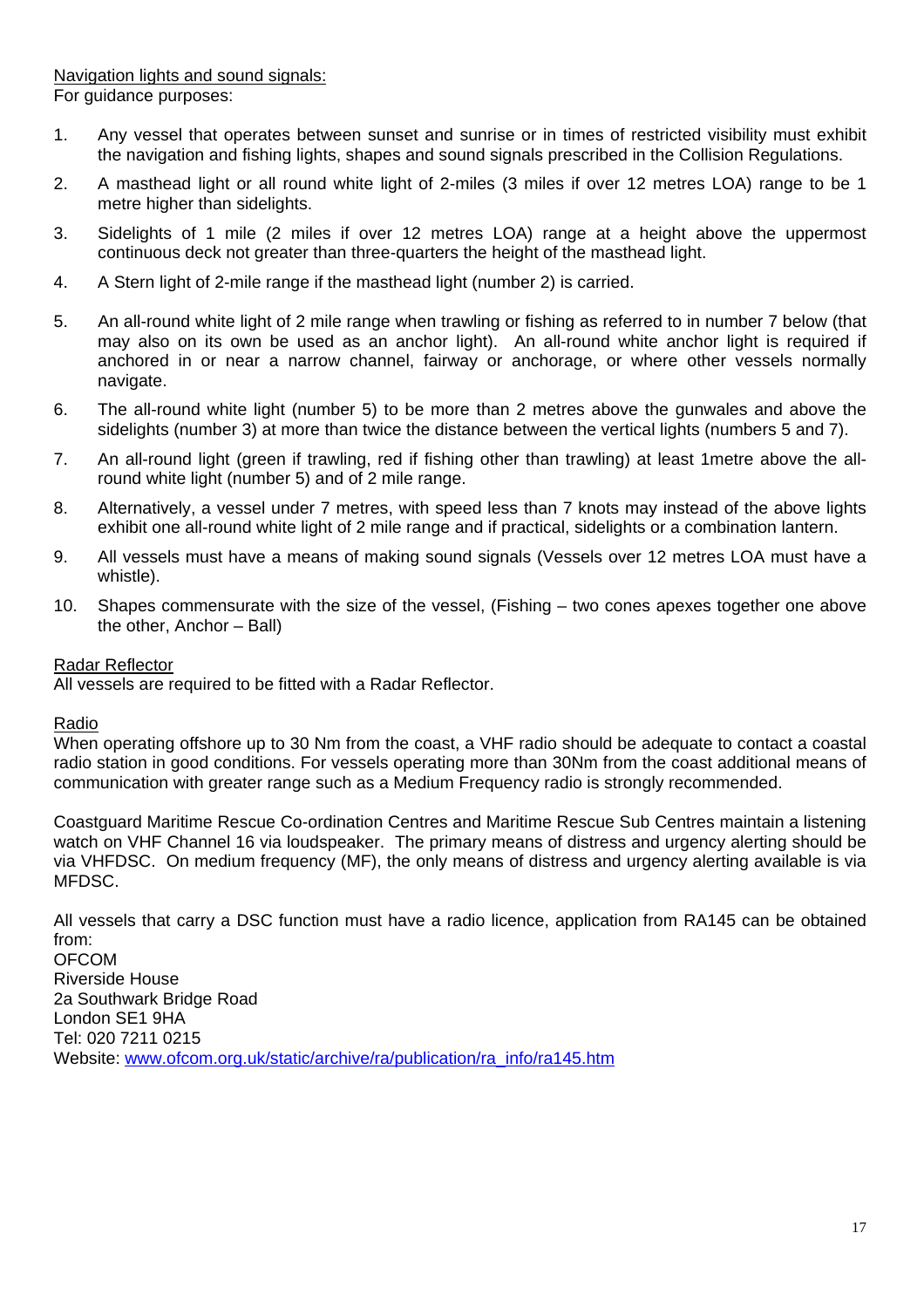When completed these should be sent to:

Radio Licensing Centre Post Office Customer Management Bristol BS993QS Tel: 0870 243 4433 Website www.radiolicencecentre.co.uk

Failure to obtain a radio licence (which also records the radio's unique DSC identifying code to the vessel), may result in the DSC function operating incorrectly in an emergency, as unregistered identifying codes are re-allocated.

All vessels are also required to have at least one person onboard who holds a Short range Radio Certificate if operating in sea area A1 these can be obtained by undertaking a one day course at an RYA accredited training centre.

The Coastguard Maritime & Rescue Co-ordination Centres and Maritime Rescue Sub Centres provide the UK's Radio Medical Advice Service for vessels at sea. To seek medical advice or medical evacuation, call the Coastguard on VHF Radio whereupon you will be placed in direct contact with the appropriate medical expertise. This service is free.

### Emergency Position Indicating Radio Beacon (EPIRB)

EPIRB's must be capable of transmitting on the 406 MHz band which allows distress alerting and approximate position fixing via the Cospas -Sarsat satellite constellations and the relaying of that information from the satellites to the search and rescue authorities i.e. Maritime Rescue Co-ordination Centres and Maritime Rescue Sub Centres.

The EPIRB should also have a 121.5 MHz homing frequency which will assist location by the Rescue Units. It should be installed in an easily accessible position where it can be manually released and placed in a liferaft, and also if practicable be fitted with a float free capability should the vessel be suddenly overwhelmed.

The EBIRB should be registered with the EPIRB Registry at the following address to allow identification of the vessel in an emergency situation. This registration is free of charge:

EPIRB Registry **HM Coastguard** Pendennis Point Castle Drive FALMOUTH Cornwall TR11 4WZ Tel: 01326 211569 Fax: 01326 319264

# Search and Rescue Transponder (SART)

In addition to the above, carrying a SART should be considered; this will allow standard ship borne marine radar to locate a liferaft or persons. Any equipment carried should be serviced and maintained at the manufacturers recommended service intervals by a service station approved by the manufacturer.

### Smoke Alarm

Smoke Alarms should be fitted in accommodation spaces. Domestic types are suitable.

# **Stability Information**

For vessels of between 12m Registered Length (L) and under 15m (LOA), which before  $1<sup>st</sup>$  April 2006 complied with the Fishing Vessels (Safety Provisions) Rules 1975, the requirement to carry and use the stability book approved under those rules, or the results of a valid roll test, is reinstated. Should a vessel fail to satisfy roll test criteria, full stability information will be required.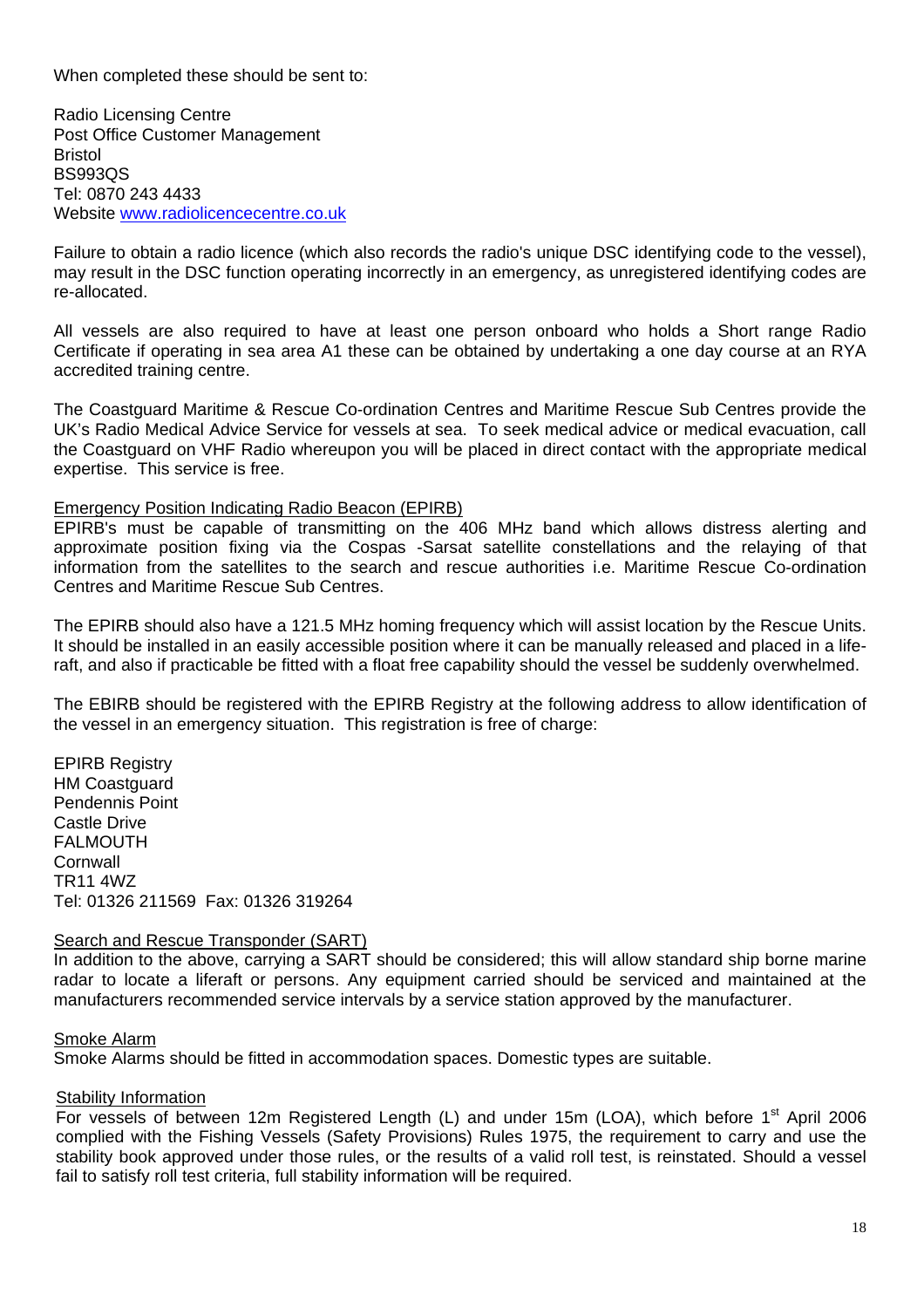Decked vessels of between 12m (L) and under 15m (LOA), for which a keel was laid or construction or layup was started before1<sup>st</sup> April 2006, and do not have a an approved stability booklet, will by 1<sup>st</sup> April 2006 be required to have a trim and stability booklet which complies with the requirements contained in Annex 2 of the Isle of Man Code of Safe Working Practice for the Construction and use of 15m (LOA) to less than 24 Metre (L) Fishing Vessels).

For decked vessels of between 12m (L) and under 15m (LOA), for which a keel was laid or construction or lay-up was started after  $1<sup>st</sup>$  April 2006 an approved trim and stability booklet in accordance with requirements laid out in Annex 2 of the Isle of Man Code of Safe Working Practice for the Construction and Use of 15 Metre (LOA) to less than 24 metre (L) Fishing Vessels will be required to be prepared and approved.

Open vessels of between 12m (L) and under 15m(LOA) for which a keel was laid or construction or lay-up was started after 1<sup>st</sup> April 2006 are required to comply with a minimum angle of heel determined by a heeling test and meet the minimum freeboard requirements specified below.

# Heeling Test:

The angle of the heel will be determined with two thirds of the weight of the intended cargo plus crew, fuel tanks and water tanks 95% full, on one side and one third of the weight of intended cargo plus crew, fuel tanks and water tanks 95% full on the other side and shall not exceed seven degrees.

# Freeboard:

The freeboard at the lowest point of the gunwale with the vessel loaded with weights representing the full weight of the intended cargo plus crew, fuel tanks and fresh water tanks 95% full, shall not be less than 380mm for vessels of 6 metres in length and 760mm for vessels of 18.3 m in length and over. For lengths between 6m and 18.3m the freeboard should be calculated by interpolation.

Where it is not possible due to design or operating conditions for a particular vessel to meet the minimum freeboard criteria or heel angle specified above the Marine Administration may accept alternative arrangements which provide a standard of stability which is at least as effective as that specified.

Stability information shall be checked and the continuing validity certified at intervals not exceeding five years by the Marine Administration. Modifications or alterations to the vessel's structure and/or the removal or repositioning of any equipment as detailed in the Record of Particulars and Equipments, changes in the vessel's mode of fishing and/or its gear to other than those habitually employed, and the fitting of additional equipment should be investigated prior to making any changes, to ensure that the vessel will continue to comply with the required stability criteria.

In addition, such modifications or alterations should only be carried out after the skipper or owner has notified the Marine Administration in writing and obtained their approval. No charge shall be made by the Marine Administration for undertaking any work in relation to this or for providing any approval in accordance with this paragraph.